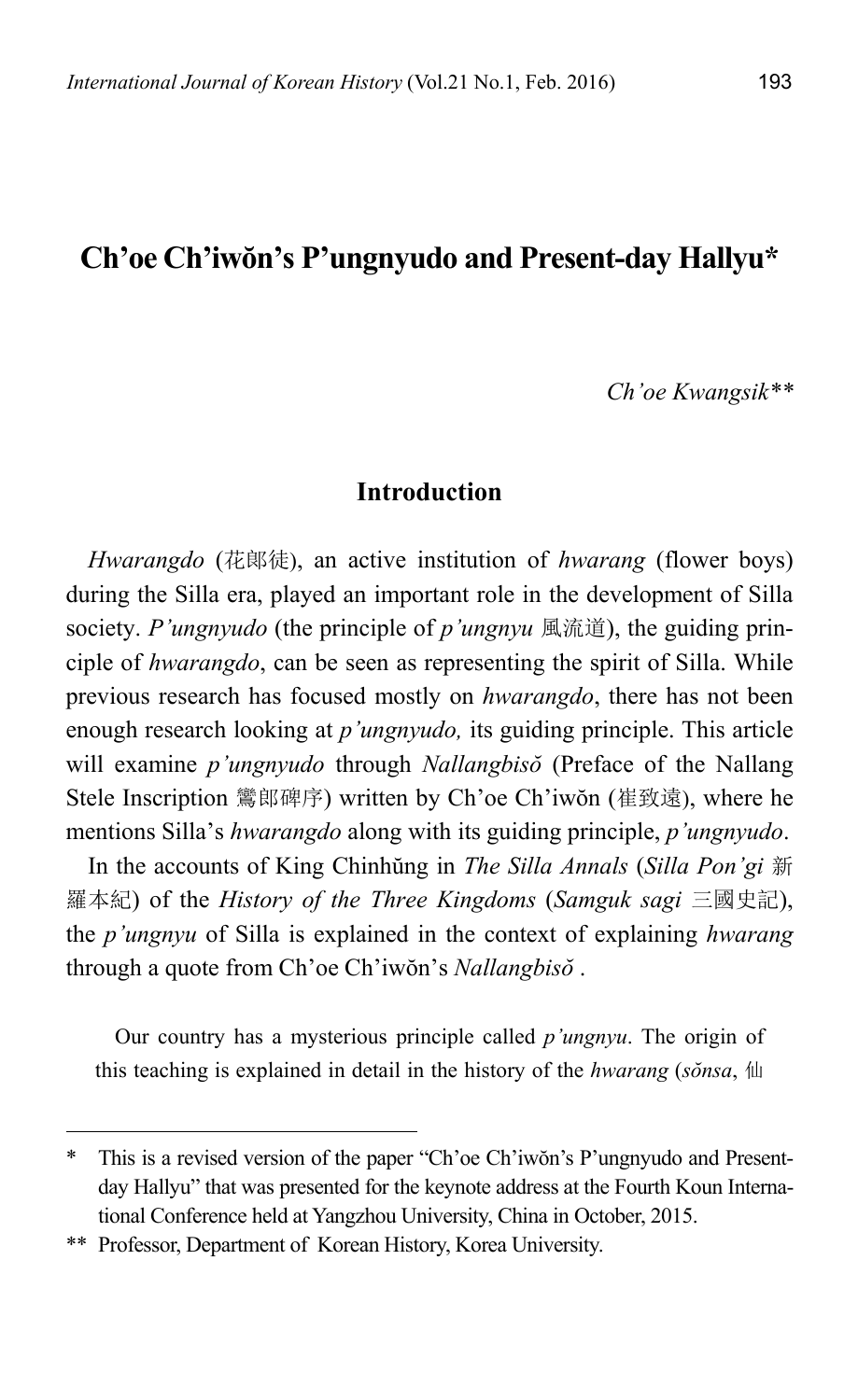史). It includes the three teachings [for *hwarang*] to teach and transform people. Being filial to your family at home and loyal to the state outside home is the teaching of the Minister of Punishments of Lu [Confucius]. Placing oneself in the state of non-doing and the practice of teaching without words is the principle of the scribe of Zhou [Laozi]. To not commit evildoings and reverentially practice good deeds is the teaching of the Prince of India [Buddha].<sup>1</sup>

The following points can be identified from this quote: there is a mysterious principle called *p'ungnyu* in Silla, detailed explanation of this principle is listed in the "history of the *hwarang*," *p'ungnyudo* has within it the three teachings of Confucianism, Buddhism, and Daoism, and *p'ungnyudo* was how *hwarang* taught and transformed people. The contents of the "history of *hwarang*" would have provided detailed information; however, since this material is currently not available, I will examine *p'ungnyu* and *hwarang* by reconstructing records referencing *hwarang*, *sŏllang* (仙郞), *kuksŏn* (國仙), and *sŏnin* (仙人).

This will also provide insight into how *hwarangdo* and *p'ungnyudo* have changed throughout time and what roles they played in the society during each period. It will be interesting to examine the relationship between *p'ungnyu* and the culture of *Hallyu* (Korean Wave 韓流), a trend that has been receiving favorable reviews internationally for the past twenty years.

## **P'ungnyudo in Ancient Korea**

Since *Nallangbisŏ* describes the *p'ungnyu* of Silla to be "a mysterious

<sup>1</sup> *Samguk sagi* 4 (Chinhŭng 37). The English translation of *Samguk sagi* is largely indebted to Kim Pusik, *The Koguryŏ Annals of the Samguk Sagi* and *The Silla Annals of the Samguk Sagi,* trans. Edward Shultz and Hugh Kang (Sŏngnam-si: The Academy of Korean Studies, 2011 and 2012).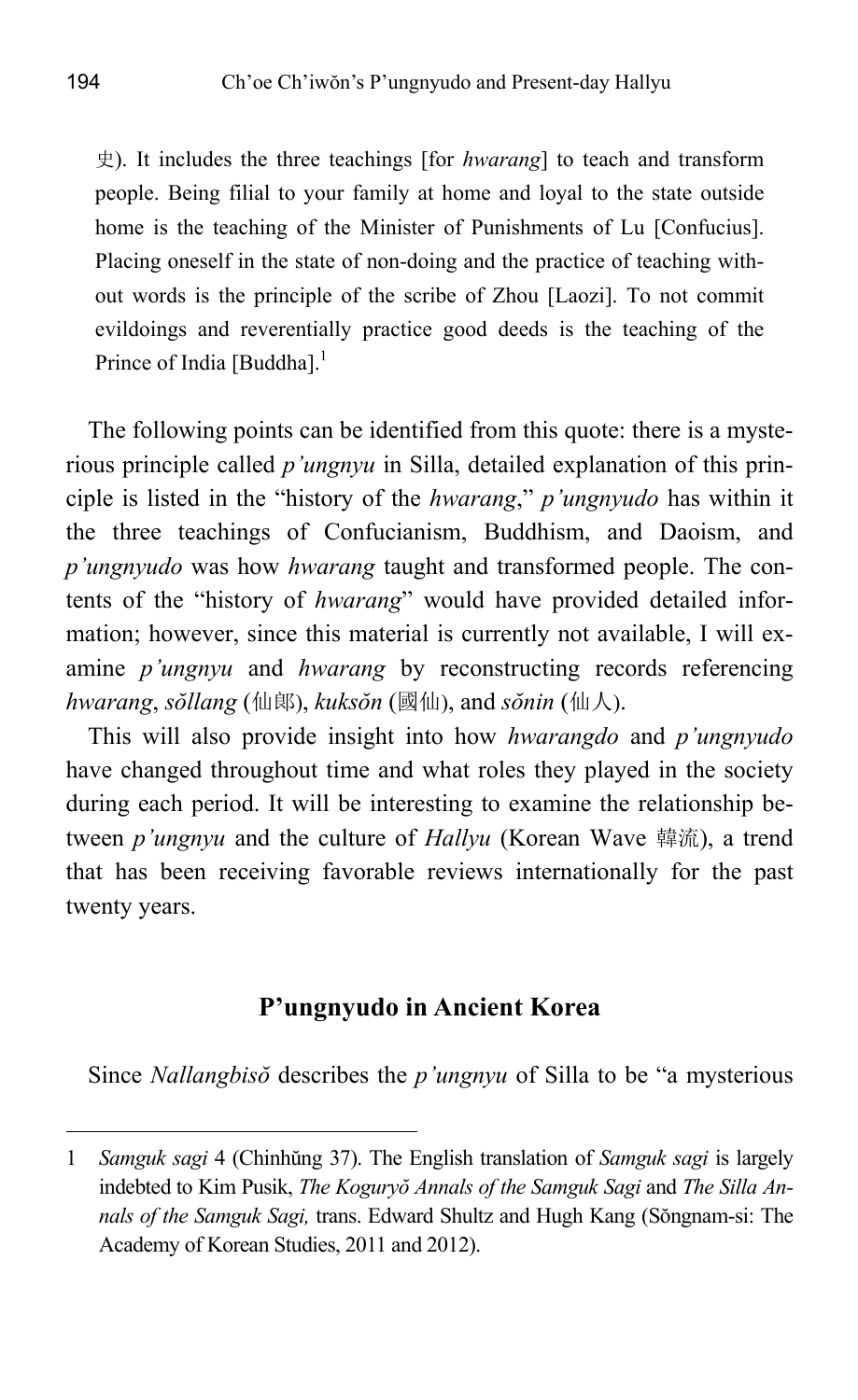principle (*hyŏnmyo chi to*, 玄妙之道)," it can be called *p'ungnyudo*. Although its details are said to be in the "history of the *hwarang*," which was available during Ch'oe Ch'iwŏn's lifetime, this material no longer exists. Thus, in this article, I aim to reconstruct the contents of *p'ungnyudo* using several pieces of material on *p'ungnyu*, *hwarang*, *sŏllang*, *kuksŏn*, and *sŏnin* that are remaining in the historical records of ancient Korea.

 The section on King Tongch'ŏn in *The Koguryŏ Annals* (*Koguryŏ Pongi* 高句麗本紀) of the *History of the Three Kingdoms* uses the term sŏnin Wanggŏm (仙人王儉).

In the second month of the twenty-first year, spring, the king was unable to reinstate Hwando (丸都) fortress as the capital due to past disturbances. He built P'yŏngyang (平壤) fortress and relocated the people, the royal ancestral shrines, and the altars to gods of soil and grain there. P'yŏngyang was originally said to be where the *sŏnin* Wanggŏm lived; others say that the city of the king is Wanggŏm. $<sup>2</sup>$ </sup>

This article reveals that Tan'gun Wanggŏm (檀君王儉), who established the capital at P'yŏngyang, was the aforementioned *sŏnin* Wanggŏm, proving that *sŏnin* has an origin that traces far back. The fact that such records remain in *The Koguryŏ Annals* implies that this tradition existed also in Koguryŏ. In the chronology section of the *Memorabilia of the Three Kingdoms* (*Samguk yusa,* 三國遺事),3 Tongmyŏng (東明) and Puru (夫婁), descendants of Tan'gun, are listed as brothers. Some argue that Puru became *p'ungnyu* when it was written into Chinese characters.<sup>4</sup>

Although it is impossible to define when exactly *p'ungnyu* began in Sil-

<sup>2</sup> *Samguk sagi* 17 (Tongch'ŏn 21).

<sup>3</sup> *Samguk yusa* 1, Wangnyŏk. The English translation of *Samguk yusa* is largely indebted to Ilyon, *Samguk Yusa: Legends and History of the Three Kingdoms of Ancient Korea*, trans. Tae-Hung Ha and Grafton K. Mintz (Seoul: Yonsei University Press, 1972).

<sup>4</sup> Ch'oe Namsŭn, *Kosat'ong* (Compilation of Old Events) (Kyŏngsŏng: Samjungdang, 1943).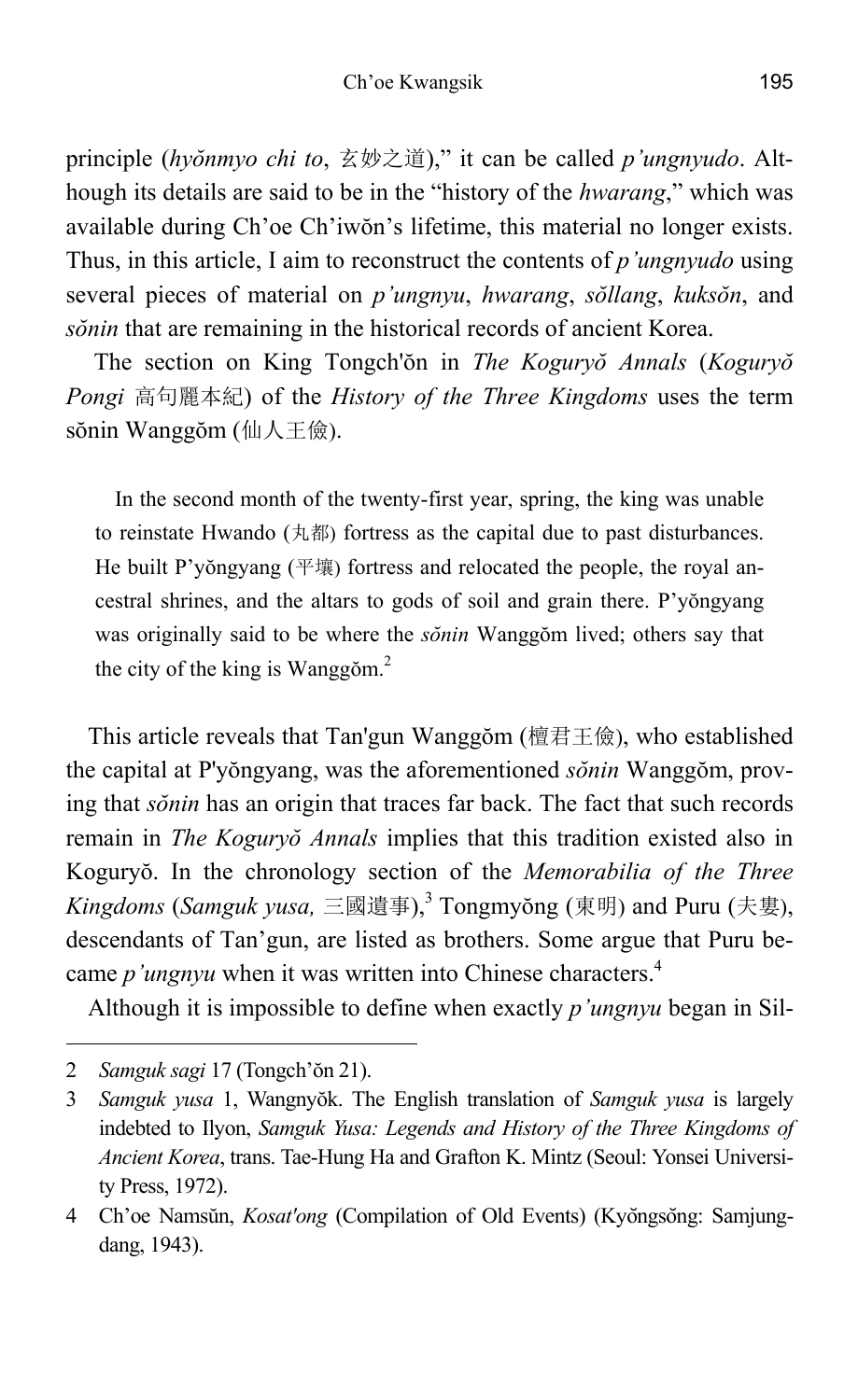la, the section on King Chinhŭng in the *History of the Three Kingdoms* includes records of *hwarang* that may prove useful for us.

In the spring of year thirty-seven [576], [the court] honored *wŏnhwa* (源  $#$ ) for the first time. Earlier the king and his vassals were concerned that they lacked the means of recognizing people of talent. They desired to have many people mingle together in order to observe their conduct and later recommend them for selection. Finally, two beautiful women named Nammo (南毛) and Chunjŏng (俊貞) were chosen along with over three hundred followers. But the two women were jealous of each other's beauty. Chunjŏng lured Nammo to her private residence and forcefully urged her to drink, then dragged the drunken Nammo to the river and threw her in, killing her. Chunjŏng was executed and the group of followers disintegrated and dispersed.<sup>5</sup>

This record indicates that a female *wŏnhwa* institution existed prior to the *hwarang* institution. It is difficult to know exactly when it existed, although it would have been before these records of King Chinhŭng's reign. What the section above does tell us is that the *wŏnhwa* had several hundreds of followers, the institution was established to appoint them as officials, and the standard of selection was beauty. Later, the criteria for choosing *hwarang* was also beauty.

After that, they again selected beautiful men, adorned them, called them *hwarang*, and honored them [as leaders]. Followers gathered like clouds. They refined their moral principles together, enjoyed songs together, and there was no place they did not visit to appreciate the mountains and rivers. This made it possible to know whether a person was righteous or deceitful, and those who were good were chosen and recommended to the court.<sup>6</sup> This record writes that *hwarang* was, like *wŏnhwa*, also chosen based

<sup>5</sup> *Samguk sagi* 4 (Chinhŭng 37).

<sup>6</sup> Ibid.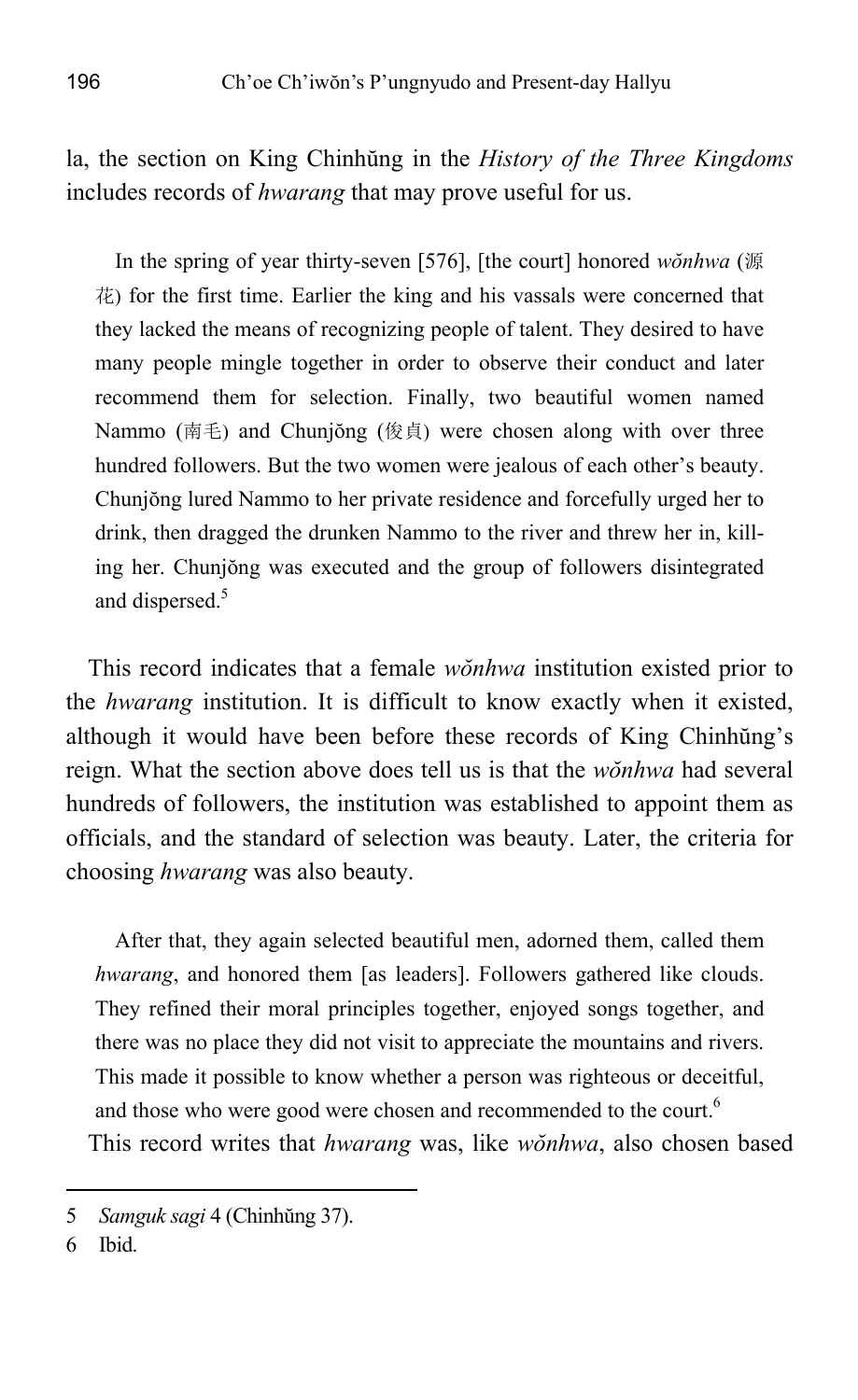on beauty, adorned with makeup, attracted many followers, and was established to select people of talent. The selection for recommendation was done after observing their character as they refined their moral principles together, sang songs, and traveled to splendid mountains and rivers far and wide. Kim Taemun (金大問) also wrote in *Hwarang segi* (Chronicles of Hwarang 花郎世記) that virtuous and loyal subjects were noticeable here and this was where courageous generals and soldiers were nurtured.<sup>7</sup>

According to the account of the twenty-third year of King Chinhŭng in the *History of the Three Kingdoms*, Sadaham's (斯多含) conquest of Kaya (加耶) is described as follows:

In the ninth month of the twenty-third year, Kaya rebelled. The king ordered Isabu (異斯夫) to suppress them and Sadaham to assist him. Sadaham led five thousand horsemen, rode ahead into Chŏndan Gate (栴檀門), and raised the white flag there. All [the people] in the fortress were fearful and did not know what to do ......<sup>8</sup>

This record writes of Sadaham defeating Kaya in battle. Looking at the fact that Sadaham is listed as a *hwarang* in the biography of Sadaham (Sadaham *yŏlchŏn*) of the *History of the Three Kingdoms*, the *hwarang* institution appears to have been established before the twenty-third year of King Chinhŭng at the latest.

People of his time requested that he be honored as a *hwarang* and so he reluctantly consented. His followers reached a thousand people…… King Chinhŭng ordered Ich'an (伊飡) Isabu to attack Kaya. At that time, Sadaham was around fifteen or sixteen years old and requested permission to go to war. [The king] denied his request on the grounds that he was too young, but seeing his determination, he was appointed as the Assistant

<sup>7</sup> Ibid.

<sup>8</sup> *Samguk sagi* 4 (Chinhŭng 23).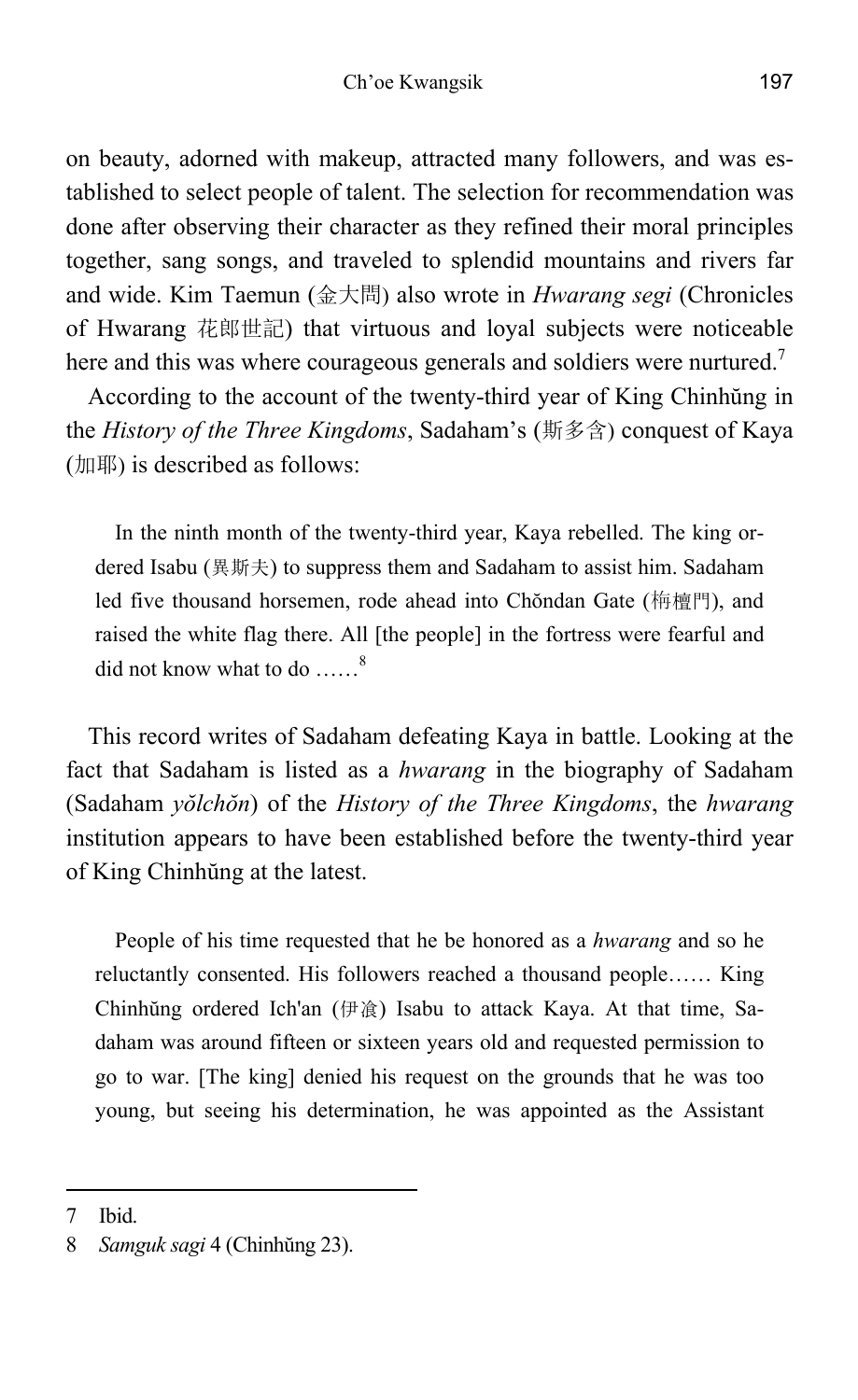General of Kwidang military garrison (*kwidang pijang*).9

From this article, we can see that Sadaham had been a *hwarang* who was fifteen or sixteen years old around that time, that he had a thousand followers, and that they went to war where he distinguished himself in battle. Considering the fact that Silla troops fought in war together with some of the *hwarang* and their followers, along with other soldiers, it is evident that *hwarang* and their followers went to war not as an official unit of warriors but as individuals devoted to the state who fought and distinguished themselves in battle. There were many instances of *hwarang* and their followers distinguishing themselves during war, but we can see that they did not participate in battle as a separate unit of soldiers.<sup>10</sup> The two records above show that Sadaham did not organize his one thousand followers as a unit to fight in the war but led five thousand soldiers into battle where he distinguished himself. That is, Sadaham, as a *hwarang*, did serve in the war as an individual, but the *hwarang* followers did not fight in war as a collective group. Even the *hwarang* Kwanch'ang (官昌) followed his father to war as a deputy general<sup>11</sup> and not by leading his followers into war as an organized group. It is also worth noting the argument that Sadaham and his followers' participation in battle could not have assumed the form of "requesting permission to serve in war" if the organization had started out as a unit of soldiers.<sup>12</sup>

The origin of *hwarangdo* in Silla is mentioned in the records of the thirty-seventh year of King Chinhŭng in *The Silla Annals* of the *History of the Three Kingdoms*, but records of the *hwarang* Sadaham already exist in

<sup>9</sup> *Samguk sagi* 44, Biographies 4, (Sadaham).

<sup>10</sup> Ch'oe Kwangsik, "Silla hwarang e taehan singoch'al" (New Studies on Silla *Hwarang*), in *Ch'oe Chaeso*̆*k kyosu cho*̆*ngnyo*̆*n kinyo*̆*m nonch'ong* (Collection of Essays Commemorating Retirement of Professor Ch'oe Chaesŏk) (Seoul: Ilchisa, 1991).

<sup>11</sup> *Samguk sagi* 47, Biographies 47 (Kwanch'ang).

<sup>12</sup> Yi Kangnae, *Samguk sagi hyo*̆*ngso*̆*ngnon* (Historiographical Study on *Samguk sagi*), (Seoul: Sinsŏwŏn, 2007).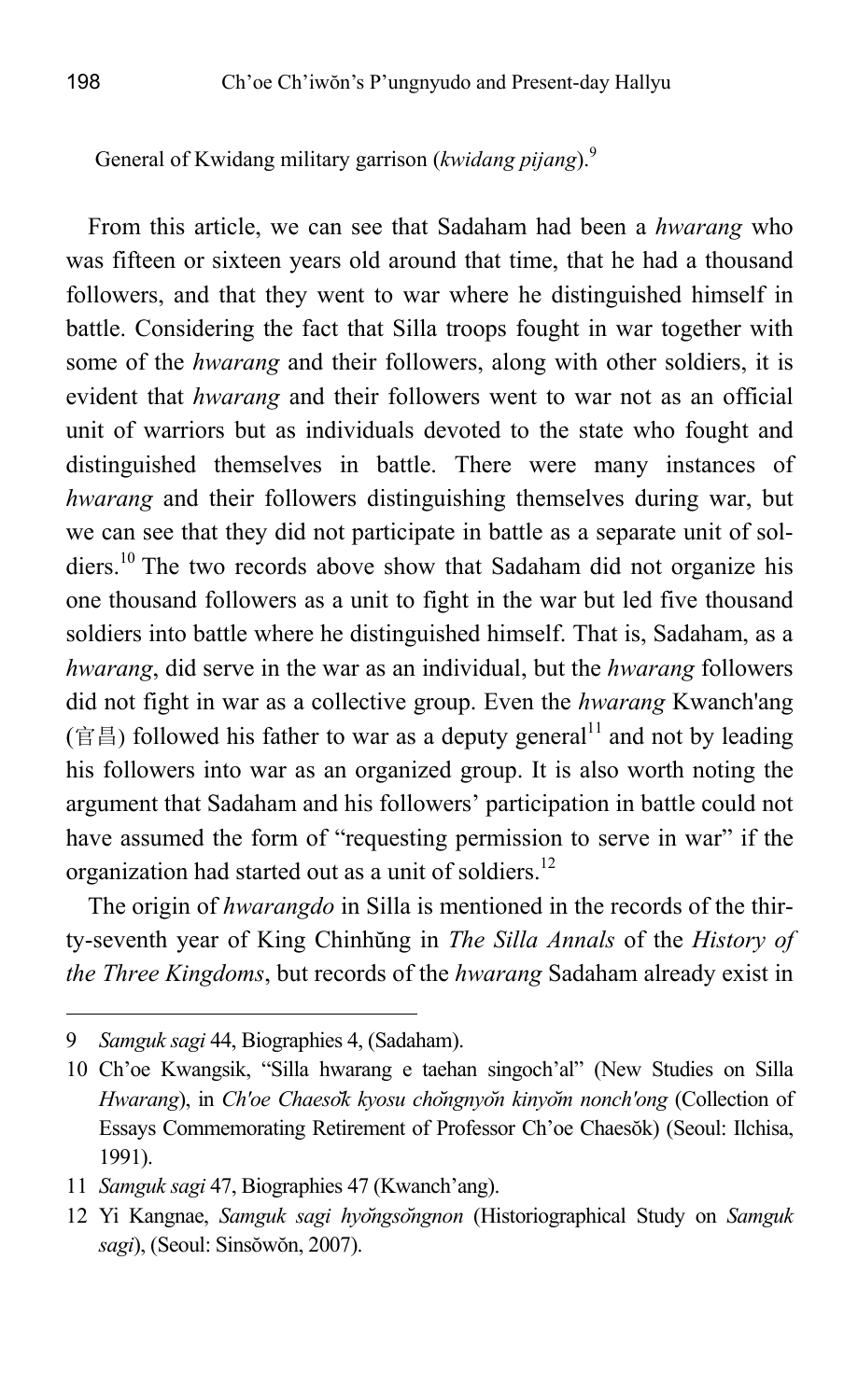the records of the twenty-third year of King Chinhŭng; thus, the origin of *hwarang* should have been recorded before the twenty-third year at the latest. Since it is impossible to pinpoint the exact period, some scholars believe that the records were made during the later—thirty-seventh years of King Chinhŭng.<sup>13</sup> On the other hand, some scholars take the position that terms pertaining to *hwarang* such as *wŏnhwa*, *hwarang*, and *kuksŏn* gradually appeared over time until the thirty-seventh year of King Chinhŭng.<sup>14</sup> I believe, however, that it was probably recorded during King Chinhŭng's reign because of the record of holding *p'algwanhoe,* the Assembly of Eight Prohibitions, during the king's thirty-third year.<sup>15</sup> *P'algwanhoe*, first held to commemorate those killed in the war, continued for seven days, and *hwarangdo* was likely to have played an important role during this event.<sup>16</sup>

Kim Yusin (金分信), who played a key role in the unification of the three kingdoms, was also a *hwarang*.

He became a *hwarang* when he was fifteen years old, and people during his time sincerely respected him, calling him Dragon Flower Aspirants (*Yonghwa hyangdo*) …… Upon turning seventeen, he was aggrieved and indignant when Koguryŏ, Paekche, and the Malgal invaded our borders. Determined to defeat the enemies, he went to the Chungak (中嶽) cave alone, performed his ablutions, and vowed to the heavens……An old man

<sup>13</sup> Chu Podon, "Silla hwarangdo yŏn'gu ŭi hyŏnhwang kwa kwaje" (The Contemporary Historiography of *Hwarangdo* in Silla Dynasty), *Kyemyŏngsahak* 8 (2007).

<sup>14</sup> Chŏng Unyong, "Silla hwarangje sŏngnip ŭi chŏngch'isa chŏk ŭiŭi" (The Political Significance of the Establishment of the Silla Hwarang Institution), in Han'guk Hyangt'osa Yŏn'gu Chŏn'guk Hyŏbŭihoe, *Hwarang Munhwa ŭi Sinyŏn'gu* (Seoul: Mundŏksa, 1996).

<sup>15</sup> *Samguk sagi* 4 (Chinhŭng 33). "三十三年冬十月二十日 爲戰死士卒 設八關延會於 外寺七日罷"

<sup>16</sup> Ch'oe Kwangsik, "Silla ŭi hwarangdo wa p'ungnyudo" (*Hwarangdo* and *P'ungnyudo* of Silla), *Sach'ong* 87 (2016).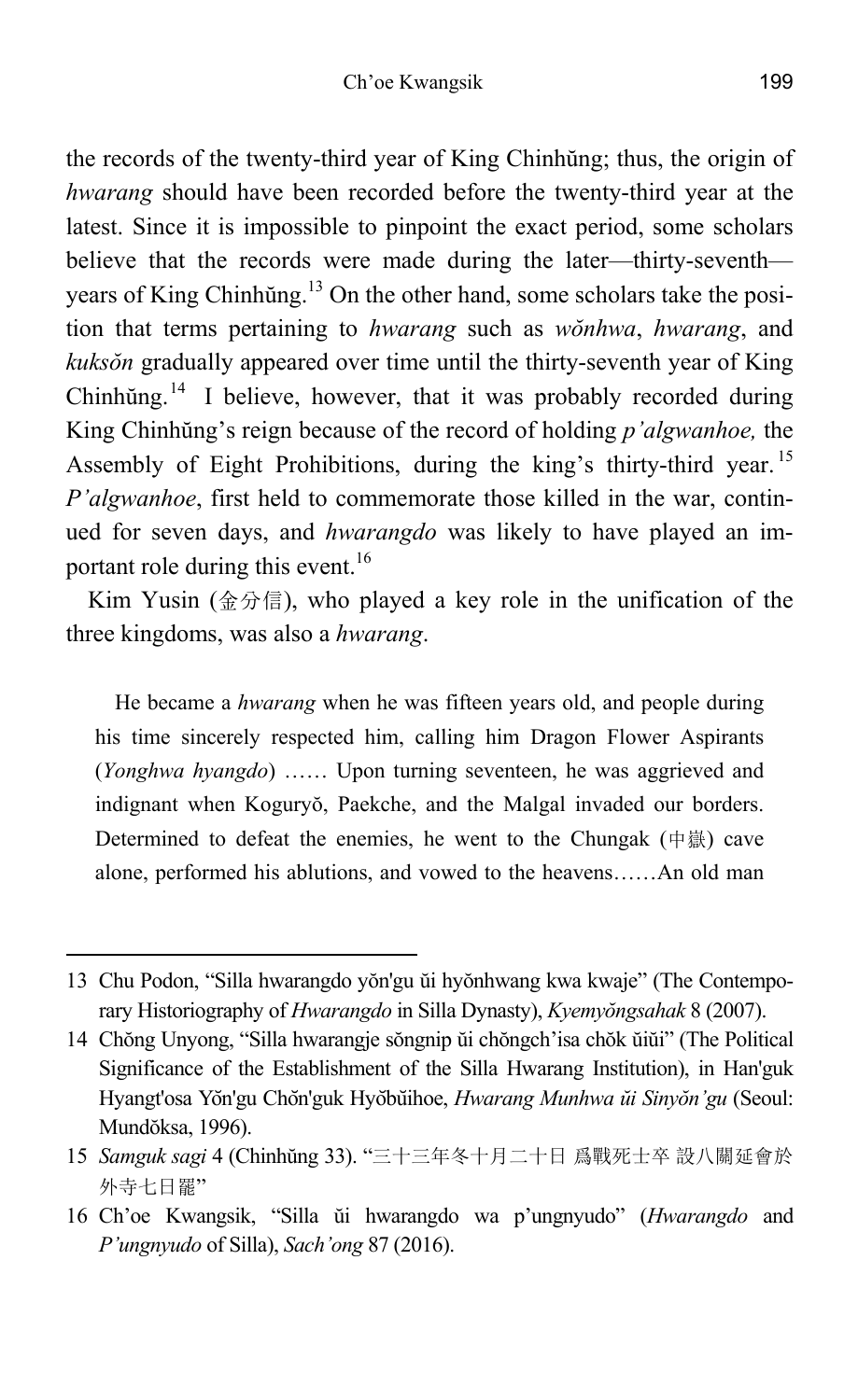appeared and spoke while teaching him secret methods.<sup>17</sup>

In Kim Yusin's case as well, he becomes a *hwarang* at the age of fifteen, and he and his followers were called Dragon Flower Aspirants. Although Dragon Flower Aspirants is sometimes thought to be associated with Buddhism as it is related to the Maitreya belief,<sup>18</sup> the will to defeat the enemy for one's country is related to the sense of loyalty in Confucianism, and the act of going into the Chungak cave to vow to the heavens can be seen in relation to a belief in the heavens. Moreover, receiving teachings of secret methods from an old man in the Chungak cave can be regarded in association with Daoism. Thus, as Ch'oe Ch'iwŏn explained in the preface of the inscription on the stele of the *hwarang* Nallang, the fact that *p'ungnyudo* was based on native beliefs and contained foreign teachings of Confucianism, Buddhism, and Daoism is already evident in the case of Kim Yusin. In addition, the section on Kim Yusin in the *Memorabilia of the Three Kingdoms* writes that he became a *kuksŏn* at the age of eighteen, indicating that the court appointed *hwarang* that excelled among them as *kuksŏn*. 19

However, after the unification war, the status of *kuksŏn* and *hwarang* began to change.

In the seventh day of the ninth month in the third year of Tienshou (ch'ŏnsu, 天授), the year of the dragon (692), King Hyoso (孝昭王) made Puyerang (夫禮郞), the son of Taehyŏn Salch'an, a *kuksŏn*. He led a thousand followers and among them became close with An Sang (安常). In the fourth year of Tienshou, the year of the snake (693), Puyerang led his fol-

<sup>17</sup> *Samguk sagi* 41, Biographies 1, (Kim Yusin I).

<sup>18</sup> Kim Yŏngt'ae, "Sŭngnyŏ Nangdo go" (On the Monk Nangdo), *Pulgyohakpo* 7 (1970).

<sup>19</sup> Yi Chonguk, "Silla hwarangdo ŭi p'yŏnsŏng kwa chojik, pyŏnch'ŏn" (The Formation, Organization, and Transformation of Silla Hwarangdo*), Silla Munhwaje Haksul Palp'yo Nonmunjip* 10 (1989).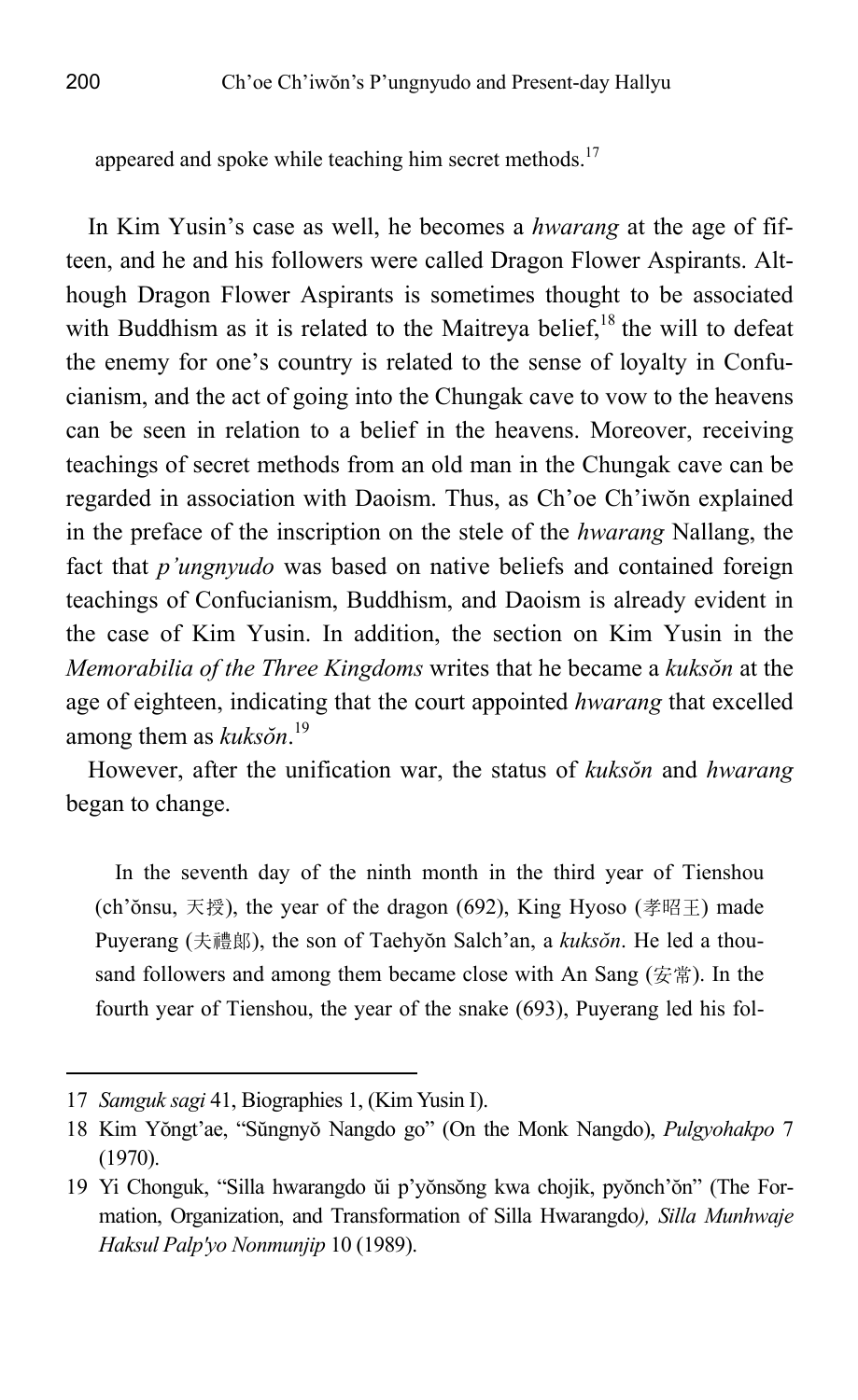lowers to visit Kŭmnan (金蘭), but the party was attacked by a band of Malgal thieves upon reaching Pukmyŏng (北冥), and Puyerang was taken captive. The group of his retainers (*mun'gaek,* 門客) did not know what to do and returned. Only An Sang followed him. This occurred on the eleventh day of the third month.<sup>20</sup>

Here, Puyerang, a *kuksŏn* selected by the state, was taking his followers on an excursion to T'ongch'ŏn in Kangwŏn Province, when he was taken captive by Malgal bandits. The fact that his followers do not run after to rescue him and instead return, while An Sang is the only one to run after him shows how the relationship between *hwarang* and his followers was no longer as it used to be. Furthermore, the usage of the term "retainer" (*mun'gaek,* 門客) in lieu of the term followers of *hwarang* (*nangdo,* 郎徒) implies that *hwarang* and his followers were less intimate and somewhat distanced from each other.

Of course, examples of *kuksŏn* becoming king during the later years of Silla show that the status of *kuksŏn* and *hwarang* were upheld up during the Silla era.

The name of the king was Ŭngnyŏm (膺廉), and he became a *kuksŏn* at the age of eighteen. When he turned twenty, the Great King Hŏnan (憲安) summoned him to a banquet at the palace. The king asked him what extraordinary events he had seen in his travels to many places as a *kuksŏn*, to which Ungnyŏm answered that he had seen three people of good conduct.<sup>21</sup>

Ŭngnyŏm became King Hŏnan's son-in-law while he was a *kuksŏn* and later succeeded to the throne. His position as the son-in-law of a king who had no heir made it possible for him to become the next king, but his status as *kuksŏn* likely played an important role in this process. We can thus conclude that the status of *kuksŏn* and *hwarang* continued to be upheld.

<sup>20</sup> *Samguk yusa* 3, T'apsang 4, (Paengnyulsa).

<sup>21</sup> *Samguk yusa* 2, kii 2, (Kyŏngmunwang).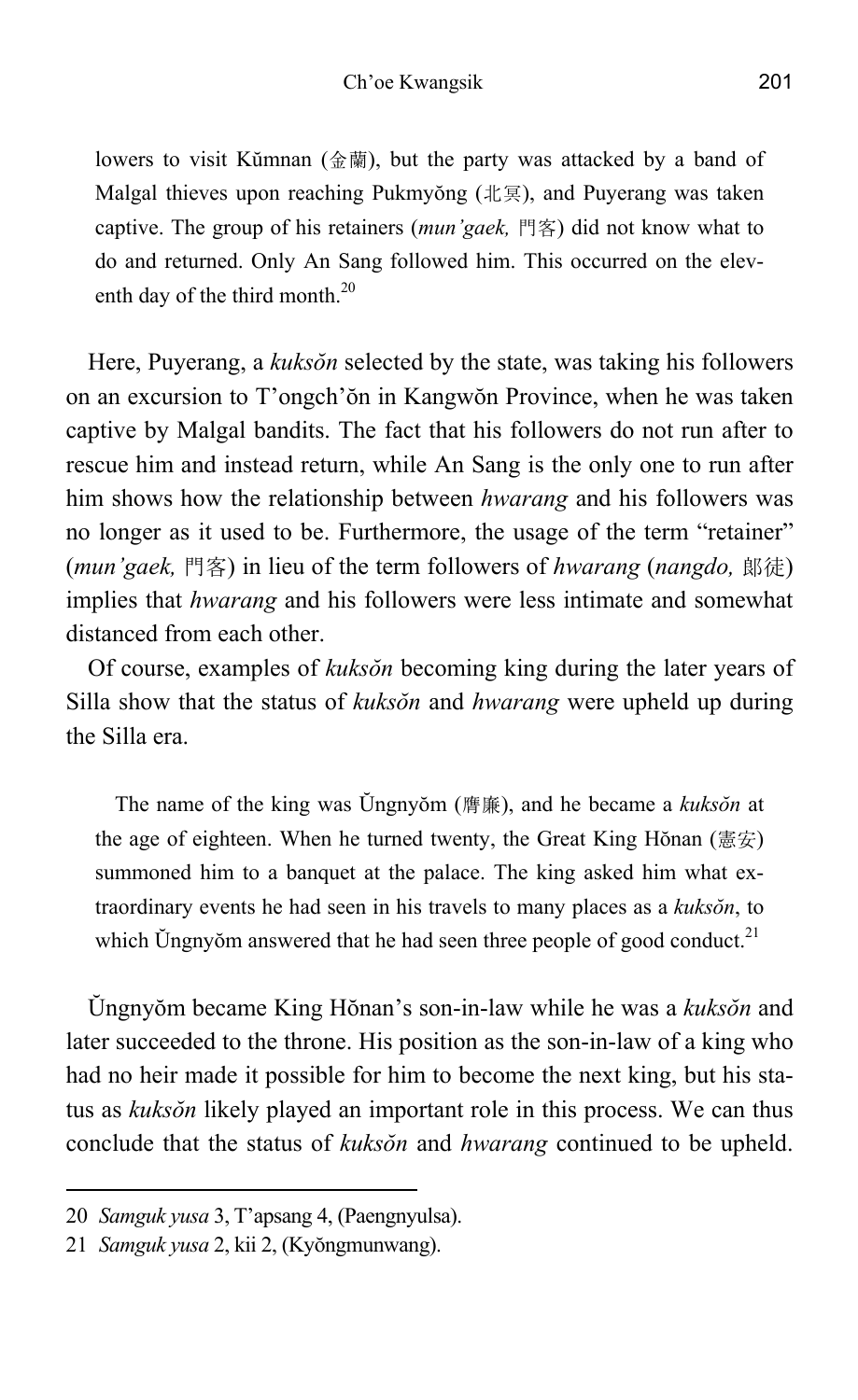Ch'oe Ch'iwŏn was born during King Hŏnan's reign (r. 857-860), went to Tang China and passed the Tang civil service examination, earning the *bingong jinshi* (k. *pin'gong chinsa*) during King Kyŏngmun's reign (景文  $\pm$ , r. 861-874), and returned to Silla during King Hŏn'gang's reign (憲康 王, r. 875-885) to serve as a court official. During King Chŏnggang (定康 王, r. 886) and Queen Chinsŏng's reign (真聖女王, r. 887-896), he submitted Ten Proposals for Governmental Administration (*simu sibyŏjo*) and became an *ach'an* (sixth-degree bureaucratic rank, 阿飡) but was ultimately unable to achieve his ends. He submitted a letter addressed to the Tang court on behalf of the Queen Chinsŏng requesting permission of her abdication from the throne in favor of the next ruler, King Hyogong (孝恭  $\pm$ , r. 897-911) and later retired from public office and spent his remaining life wandering around numerous places.

Ch'oe Ch'iwŏn's writings show that he perceived King Kyŏngmun and King Hŏn'gang to be ideal rulers. According to the *Nallangbisŏ*, he saw *hwarang* as an influential force that led Silla, and emphasizing that their central philosophy *p'ungnyudo* included native beliefs as well as foreign belief systems such as Confucianism, Buddhism, and Daoism, noted that they taught this to people. His writings express his hopes, as he watched crises occurring throughout the country including peasant uprisings during Queen Chinsŏng's reign when he was writing the stele preface, of the revival of Silla that was led by *hwarang* and *kuksŏn* and the restoration of *p'ungnyudo*, its central principles, and of his desire to embrace the three teachings to teach and transform the people.

The section on King Kyŏngmun in the *Memorabilia of the Three Kingdoms*22 writes that the *kuksŏn* Yowŏllang (邀元郞), Yehŭllang (譽昕郞), Kyewŏn (桂元), and Sukchongnang (淑宗郞) roamed T'ongch'ŏn in Kangwŏn Province, where they discreetly composed three songs containing their desires to honor the king and devote themselves to the country, and sent them to the monk Taegu 大矩和尙. When the songs Hyŏn'gŭmp'ogok (玄琴抱曲), Taedogok (大道曲), and Mun'gun'gok (問群曲) were presented

<sup>22</sup> Ibid.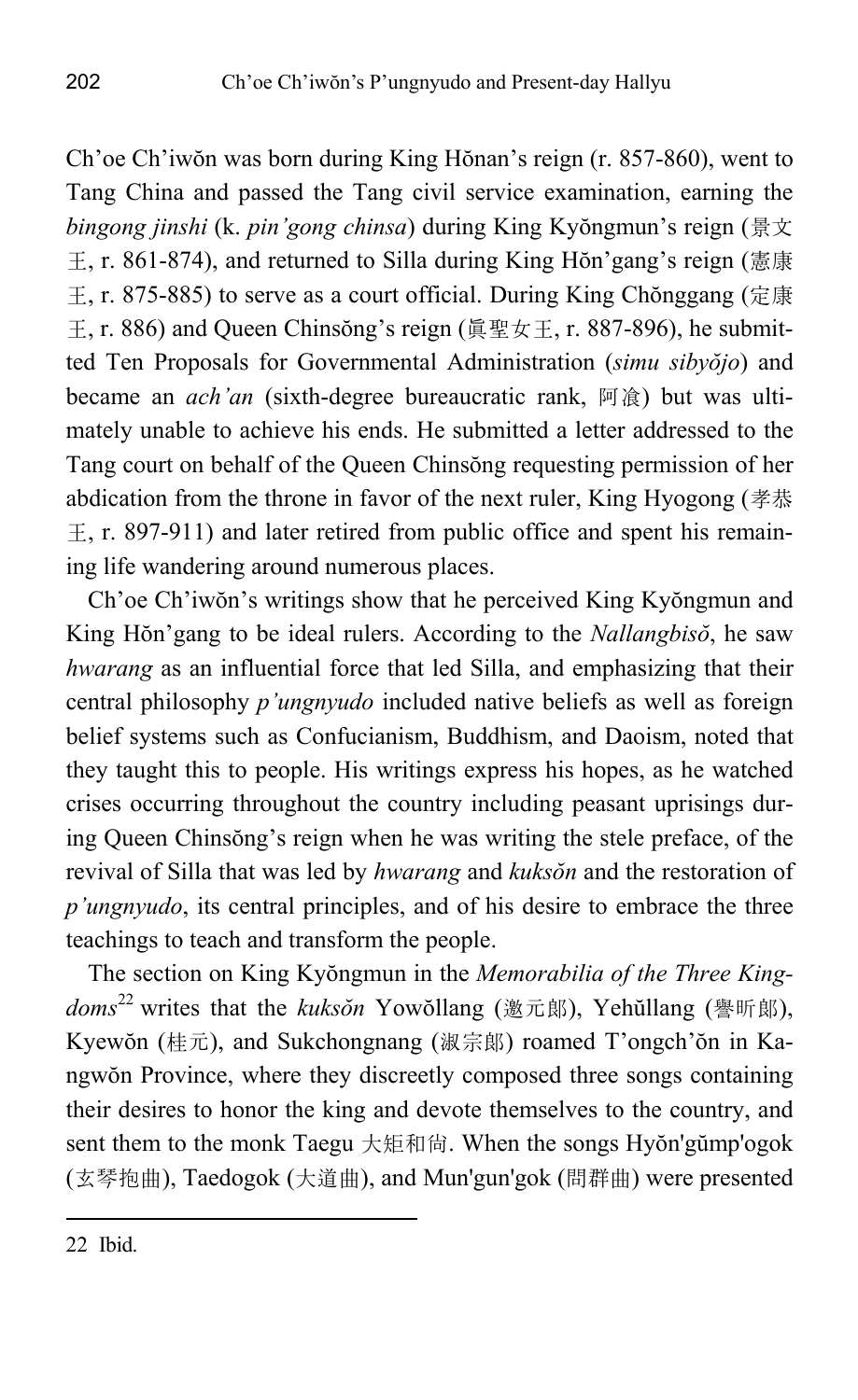to the king, the king was delighted, praising and bestowing rewards upon them. In this anecdote, we see that the king, *kuksŏn*, and *hwarang* participated together in ruling the country while maintaining a good relationship among each other. The titles of the songs such as Taedogok (literally, song of the great Way) and Mun'gun'gok (literally, song of asking the people) reflected political ideals, and it is evident that the *hwarang* camp and King Kyŏngmun maintained an intimate relationship, based on the fact that King Kyŏngmun was highly pleased upon receiving the songs. $^{23}$ 

The section on *sajŏlyut'aek* (Locales of Pleasure for Each of the Four Seasons, 四節遊宅) in the *Memorabilia of the Three Kingdoms*<sup>24</sup> writes that during King Hŏn'gang's reign as the forty-ninth king, there were no thatched roof houses to be seen, houses stood in rows within the city walls, and singing and the sound of the pipes playing filled the streets day and night. In other words, it describes the halcyon days of the era.

Tŭgogok (得烏谷) composed the song Mo Chukchirangga (Ode to Chukchirang, 慕竹旨郞歌) for Chukchirang, <sup>25</sup> the old man composed Hŏnhwaga (Song of Offering Flowers, 獻花歌) for Lady Suro (水路夫  $\lambda$ ),<sup>26</sup> and Ch'ungdamsa (忠談師) composed Anmin'ga (Song of Peaceful Reign, 安民歌) and Ch'an Kip'arangga (Song in Praise of Kip'arang 讚耆 婆郞歌).<sup>27</sup> demonstrating that *hyangga* (native songs, 鄕歌) originated from *p'ungnyu* related to *hwarang*. In the section on Wŏlmyŏngsa's (月明 師) song Tosolga (Song of Tuita Heaven, 兜率歌) in the *Memorabilia of the Three Kingdoms*, 28 King Kyŏngdŏk (景德王) summons Wŏlmyŏngsa and has him compose a prayer when two suns appear in the sky and remain for ten days. According to this account, Wŏlmyŏngsa composes Tosolga, saying he is a *kuksŏn* unversed in Buddhist music who knows

24 *Samguk yusa* 1, kii 1, (Sajŏlyut'aek).

- 26 *Samguk yusa* 2, kii 2, (Suro puin).
- 27 *Samguk yusa* 2, kii 2, (Kyŏngdŏgwang Ch'ungdamsa P'yohundaeduk).
- 28 *Samguk yusa* 5, kamt'ong 7, (Wŏlmyŏngsa Tosolga).

<sup>23</sup> Kim Sanghyŏn, "Silla sidae ŭi hwarang insik" (The Image of *Hwarang* during the Period of Silla), *Han'guk Kodaesa Yŏngu*, 71 (2013).

<sup>25</sup> *Samguk yusa* 2, kii 2, (Hyosowang dae Chukchirang).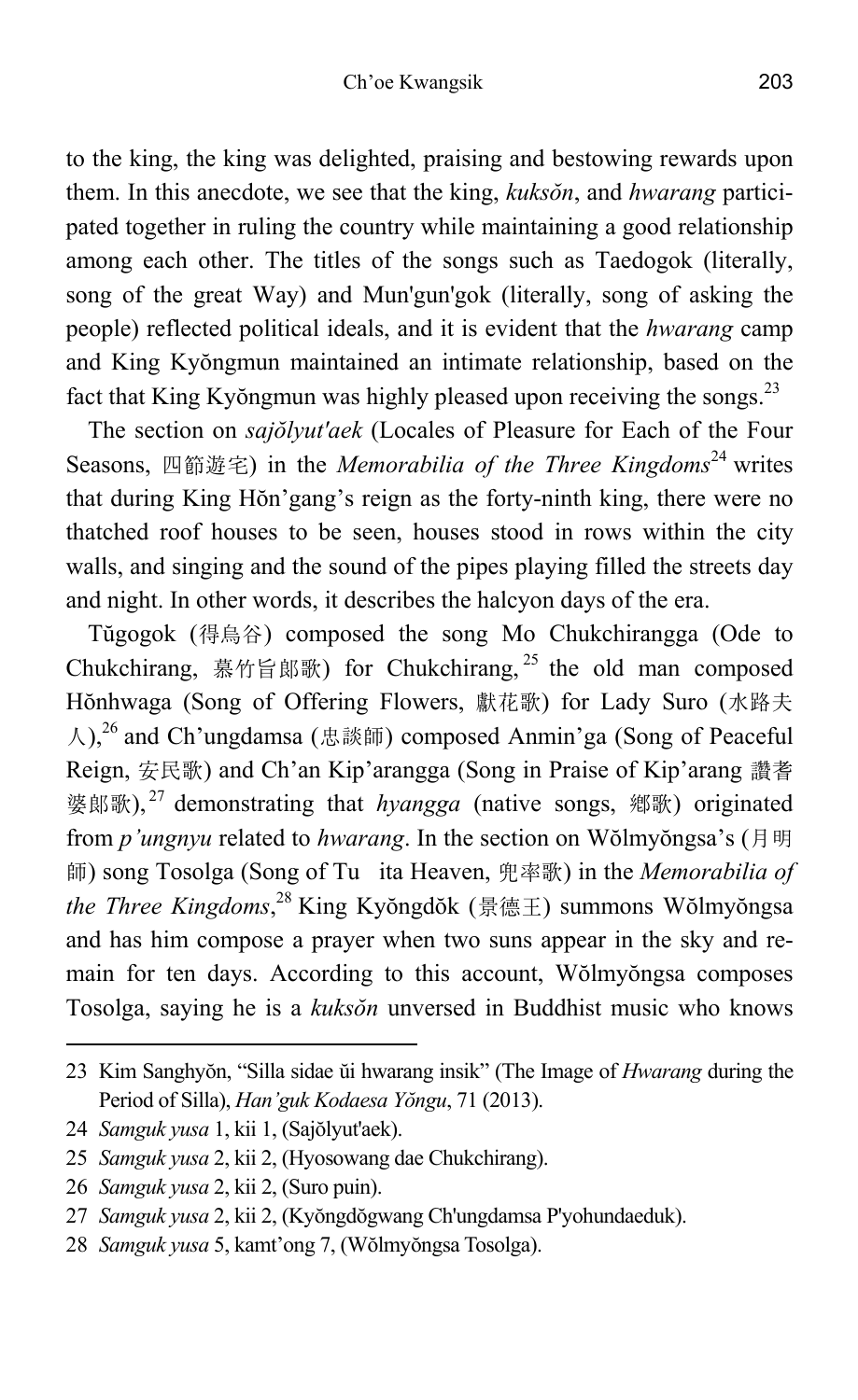only *hyangga*. Also, in the account of Yungch'ŏnsa's (融天師) Hyesŏngga (Song of the Comet, 彗星歌) in the section of King Chinp'yŏng (眞平王) in the *Memorabilia of the Three Kingdoms*, 29 the fifth *hwarang* Kŏyŏllang (居烈郎), the sixth *hwarang* Silch'ŏrang (實處郞), and the seventh *hwarang* Podongnang (寶同郞) decide to go an excursion to P'ungak (楓 岳) (Mt. Kŭmgang) when a comet is seen in the constellation called Simtaesŏng  $(\triangle \star \underline{\mathbb{R}})$ . They discontinue their journey out of a sense of foreboding. At this moment, Yungch'ŏnsa composes and sings a song, upon which the strange phenomenon disappears and the invading troops of Japan return to their own country, the misfortune bringing forth a blessing instead.

In this way, *kuksŏn* and *hwarang* during the Silla period expressed their sincere caring and concern for their country and dealt with changes in natural phenomena in a graceful and elegant way; in other words, we might even say that they had *p'ungnyu*. In addition, Ch'oe Ch'iwŏn left poems describing how dance also accompanied song in *Hyangak chabyŏng* (Five Poems of Various Musical Performances, 鄕樂雜詠).30

The five lyric poems in *Hyangak chabyŏng* that were written by Ch'oe Ch'iwŏn after he attended the singing and dancing then are recorded in the music section (*akchi*) of the miscellaneous articles (*chapji*) of the *History of the Three Kingdoms*. The five performances described in these poems are Kŭmhwan (金丸), Wŏlchŏn (月顚), Taemyŏn (大面), Soktok (束毒), and Sanye (狻猊).

Kŭmhwan: Turning the body, shaking the arms, juggling the golden bells The moon spins and stars float around in the eyes Would the talents of Yi Liao (宜僚) be any better The waves of the rough sea quiet down

Kŭmhwan is a performance where several bilboquets are tossed into the

<sup>29</sup> *Samguk yusa* 5, kamt'ong 7, (Yungch'ŏnsa Hyesŏngga).

<sup>30</sup> *Samguk sagi* 32, Chi 1, (Akchi).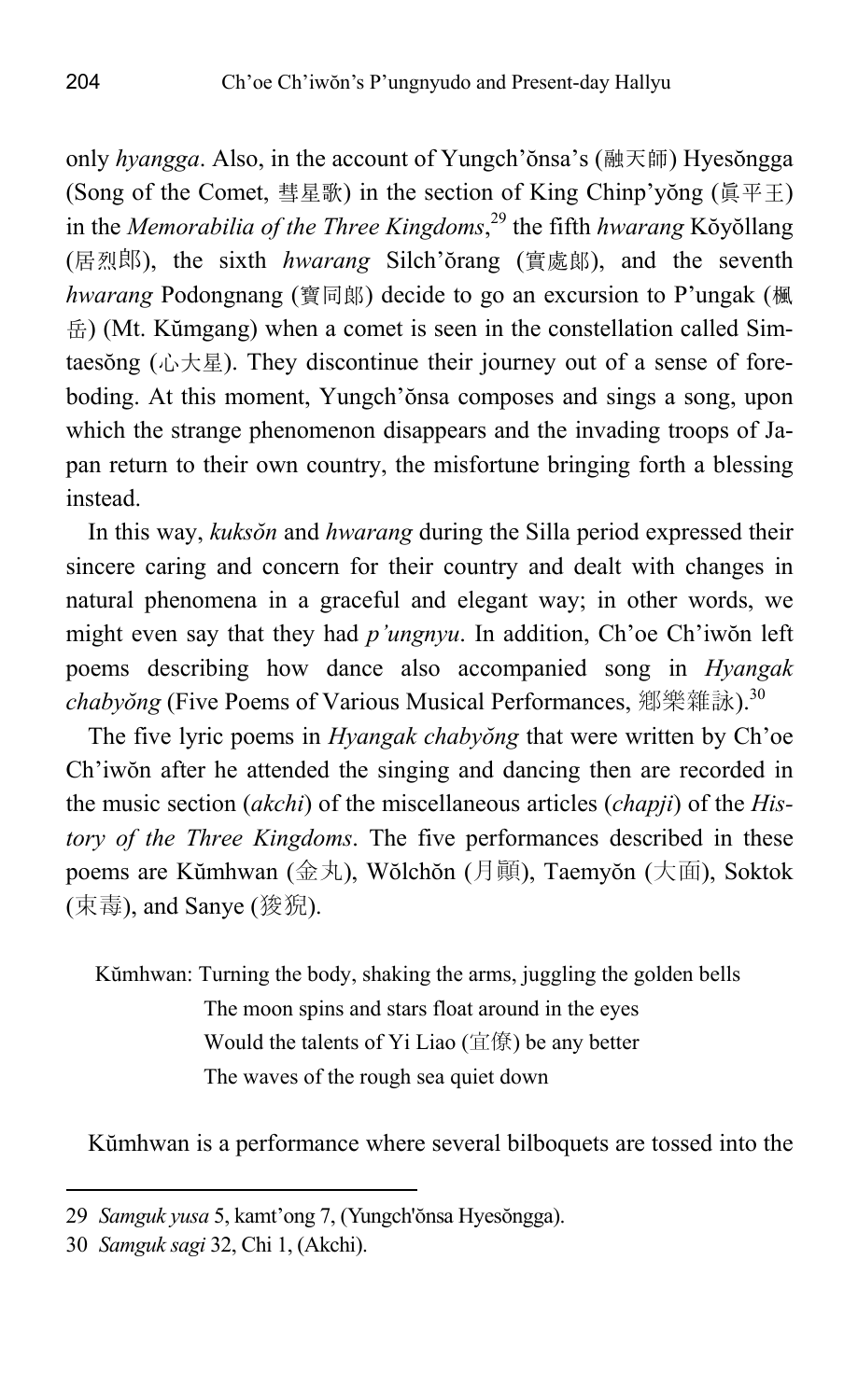air and caught. The expression that the performance is comparable to the talents of Yi Liao, the famous Chinese performer of juggling balls, means that although it is originally from China, the performance by Silla people is just as good. $31$ 

Wŏlchŏn: Shoulders lifted, neck hunched, the hair stiffly erect Dwarfish men with rolled-up sleeves exchange drinks Bursting into laughter together upon hearing singing The flag put up in the evening hurries the dawn

The reaction of the onlookers described in this poem implies that Wŏlchŏn is a comical show. Yi Ik wrote in *Sŏngho sasŏl* (Essays of Sŏngho, 星湖僿說) that Wŏlchŏn was probably a show ridiculing scholars of Confucianism.<sup>32</sup> Yi Tuhyŏn saw Wŏlchŏn as originating from Ujŏn'guk (于闐國) (now Hot'an) that used to be in the Tarim basin. He argued that it was a humorous play, a comedy where actors wearing masks of barbarians made people laugh.<sup>33</sup>

Taemyŏn: It is he, the face wearing a golden mask A whip of beads in his hand to tame the ghosts Running quickly and walking slowly, the graceful dancing is A swaying, like a phoenix flying over

This description of a dance wearing a golden mask and holding a whip made with beads in their hands can be seen as a type of dance to dispel ghosts. Yi Tuhyŏn saw Taemyŏn of Unified Silla to be a mask dance and exorcism dance comparable with Taemyŏnhŭi (大面戯), one of the five

<sup>31</sup> Chŏn, Kyŏnguk, *Han*'*guk ŭi chŏnt*ʻ*ong yŏnhŭi* (Traditional Performances of Korea), (Seoul: Hakkojae, 2004).

<sup>32</sup> Yi Ik, *Sŏngho sasŏl 4.* 

<sup>33</sup> Yi Tuhyŏn, *Han'guk yŏn'gŭksa* (The History of Theater of Korea), (Seoul: Hagyŏnsa, 2000).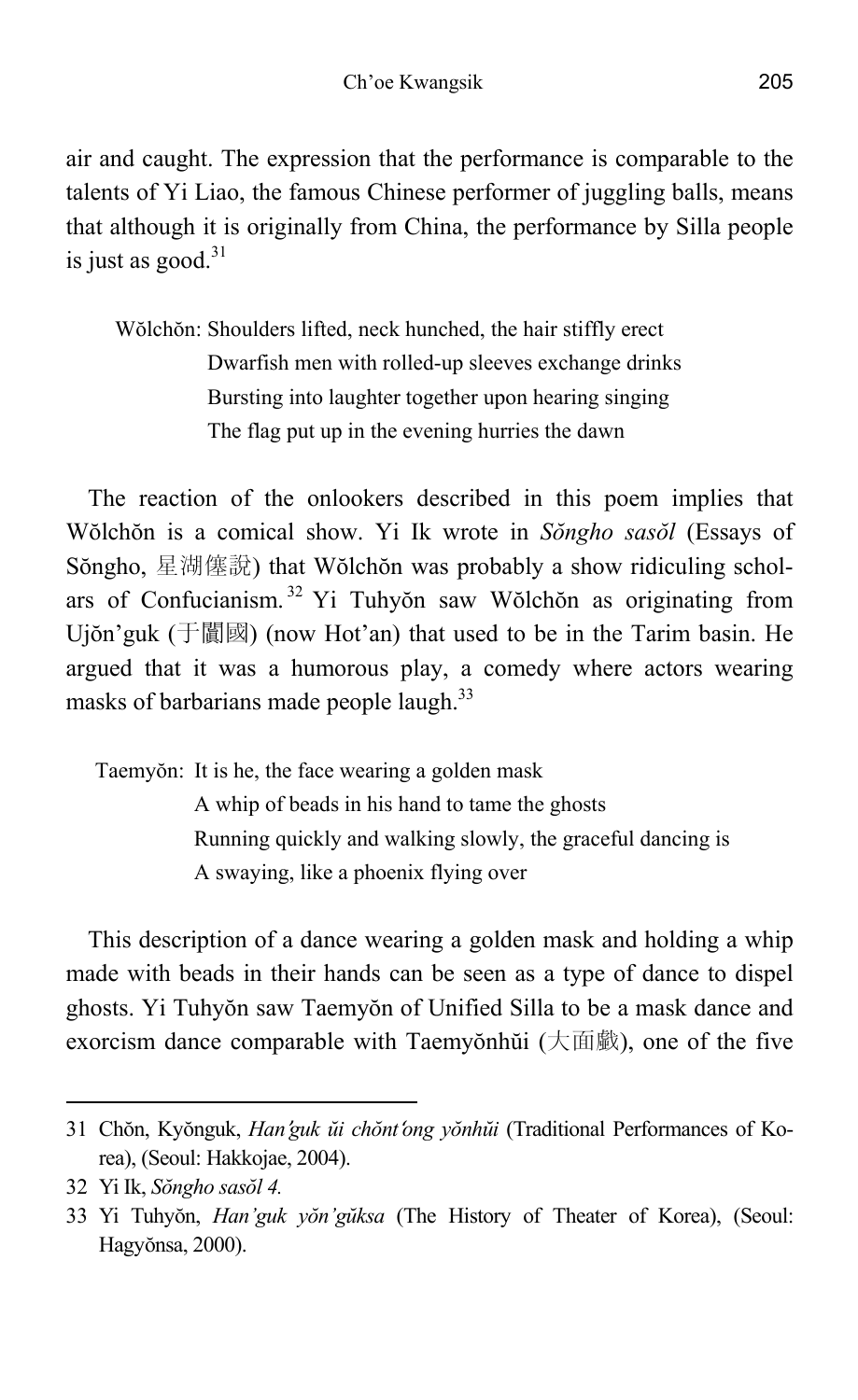plays of the Tang dynasty, and Nallŭngwang (蘭陵王), Tang music that accompanied the dance and spread to Japan.<sup>34</sup>

Soktok: Messy hair and dark blue faces, such strange people Into the courtyard they flock together and dance like the legendary bird The boom boom of the drum and the rustle of the wind Running here and soaring there, never stopping

Yi Tuhyŏn regarded Soktok to be a type of dance for physical wellbeing originating from Sogdia in Central Asia. That is, it can be seen as a dance to train the body for health. In his view, the pronunciation of Soktok was borrowed and written as Shodoku in Japanese music books. The poem describes many people dancing as a group and jumping as they dance, possibly referring to how *hwarang* and their followers danced together to train their bodies. *Hwarang* dancing like the legendary bird may be Nallang.<sup>35</sup>

Sanye: From the long journey across the faraway desert The fur is worn and covered with dust Shaking the head and wagging the tail, taming with benevolence No other beast can compare to this brilliance

Sanye, a lion dance performed by wearing lion masks, is expressed here as traveling across an ocean of sand, implying that it is a form of the dance from the western regions of China. Yi Tuhyŏn argues that the lion dance was a unique dance of India that was performed wearing animal costumes. It became widely popular across many countries, both east and west, and traces of it still survive in Korea, China, and Japan. According

<sup>34</sup> Yi, *Han'guk yŏn'gŭksa*.

<sup>35</sup> Ch'oe Kwangsik, "Silla ŭi hwarangdo wa p'ungnyudo" (*Hwarangdo* and P'ungnyudo of Silla), *Sach'ong* 87 (2016).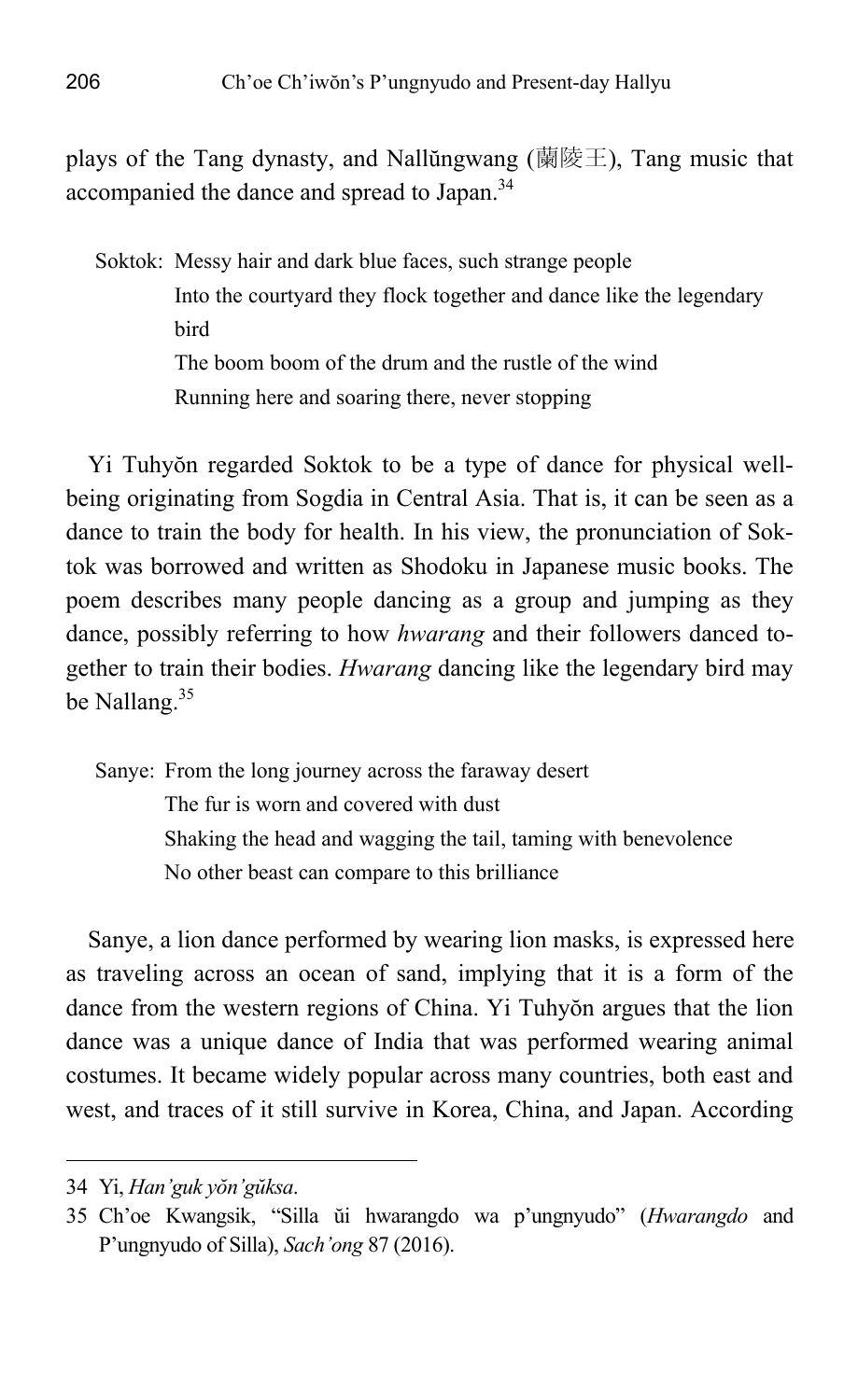to Yi, the lion dance of Silla was influenced by a type of Xi Liang (西凉) style performance originating from Kucha (龜玆國).<sup>36</sup>

Although the five performances depicted in *Hyangak chabyŏng* are all termed *hyangak* (native music, 鄕樂), they were influenced by the western regions of Chinas. *Hyangak* was a term encompassing music that existed in Silla before Tang music was newly introduced and was used in order to distinguish it from the latter. It included not only native elements of Silla music but also foreign music such as those from the western regions of China and of Buddhism.37 I believe *hwarang* and their followers participated in the rehearsals of these five performances, similar to the case of *hyangga*. Nallang, the name of the *hwarang* in Ch'oe Ch'iwŏn's *Nallangbisŏ*, seems to have been derived from the legendary bird; thus, it is possible that *hwarang* performed the dance of the legendary bird in Soktok. Writing that the performance is comparable to the talents of Yi Liao was Ch'oe Ch'iwŏn's way of saying that although the dances had come to Silla from China, the performers' talents were just as remarkable.

## **P'ungnyu in the Middle Ages of Korea**

The custom of *sŏllang* participating and dancing in the *p'algwanhoe* continued during the early half of Koryŏ. Records in *P'ahanchip* (Collection of Writings to Breakup Idleness, 破閑集) tell us that T'aejo (太祖) Wanggŏn (王建), desiring to continue the custom of Silla, selected four children from respectable families to dress up and dance in the palace.<sup>38</sup> We can see that among them, the four *sŏllang* (四仙門) flourished the most, and *hwarang* and their followers lined up to dance in groups. This shows how the Silla tradition of *hwarang* and their followers dancing in groups, as Ch'oe Ch'iwŏn described in Soktok in *Hyangak chabyŏng*,

<sup>36</sup> Yi, *Han'guk yŏn'gŭksa*.

<sup>37</sup> Chŏn, *Han*'*guk ŭi chŏnt*ʻ*ong yŏnhŭi*.

<sup>38</sup> *P'ahanchip kwŏn ha*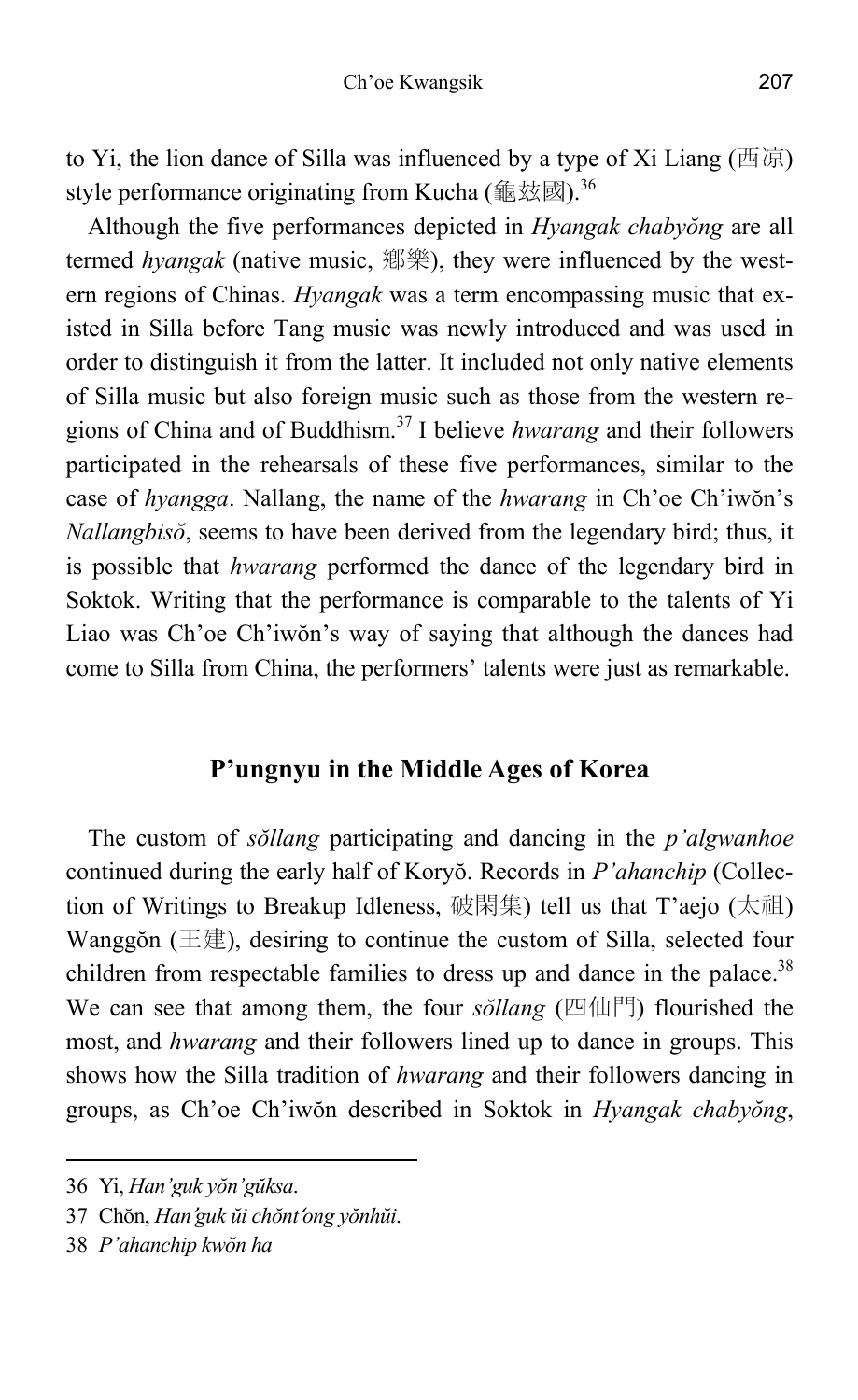was still carried out.

In addition, T'aejo of Koryŏ had respect for the customs handed down from Silla, and the *paalgwanhoe* was held in a grand manner. The records about *hwarangdo* of Silla also describe the close relationship between *hwarangdo* and the *paalgwanhoe*. As I have mentioned before, the reason that the notes on *hwarangdo* were recorded during King Chinhŭng's reign likely has to do with the records of holding the *paalgwanhoe* during his thirty-third year. $39$ 

According to *Koryŏsa* (History of Koryŏ, 高麗史), in the twelfth year (993) of King Sŏngjong (成宗), Yi Chibaek (李知白) suggested that the king "continue to hold the lantern festival, *p'algwanhoe*, and *sŏllang*, such as the late king did, and not resort to the use of foreign proprieties, in order to preserve the state and achieve peace."<sup>40</sup> Yi Chibaek said this because the king at the time tended to emulate the customs of China, causing unhappiness among the people. $41$ 

The envoy Xu Jing (徐兢) of the Song Dynasty who came to Koryŏ during King Injong's reign writes in his work *Gaoli tujing* (Illustrated Account of Koryŏ Dynasty, 高麗圖經) that they called the children of respectable households *sŏllang*. 42

According to "P'algwanhoe sŏllang hap'yo*"* (Congratulatory Address to Celebrate the *Sŏllang* of the Assembly of Eight Prohibitions, 八關會仙郞 賀表) written by Kwak Tongsun (郭東珣) during King Injong's reign, *sõllang* participated and danced in the *p'algwanhoe*.<sup>43</sup> We can see similar

 *Samguk sagi* 4, (Chinhŭng 33). "三十三年冬十月二十日 爲戰死士卒 設八關延會 於外寺七日罷"

- 39 *Samguk sagi* 4, (Chinhŭng 33). "三十三年冬十月二十日 爲戰死士卒 設八關延 會於外寺七日罷"
- 40 *Koryŏsa* 94, yŏlchŏn 7, (Sŏ Hŭi).
- 41 Kim Sanghyŏn, "Koryŏ sidae ŭi hwarang insik" (The Image of *Hwarang* during the Period of Koryŏ), *Silla Munhwaje Haksul Palp'yohoe Nonmunjip* 10 (1989).
- 42 *Gaoli tujing* 21, (Zao Li).

 $\overline{a}$ 

43 Kwak Tongsun, "P'algwanhoe sŏllang hap'yo" (Congratulatory Address to Cele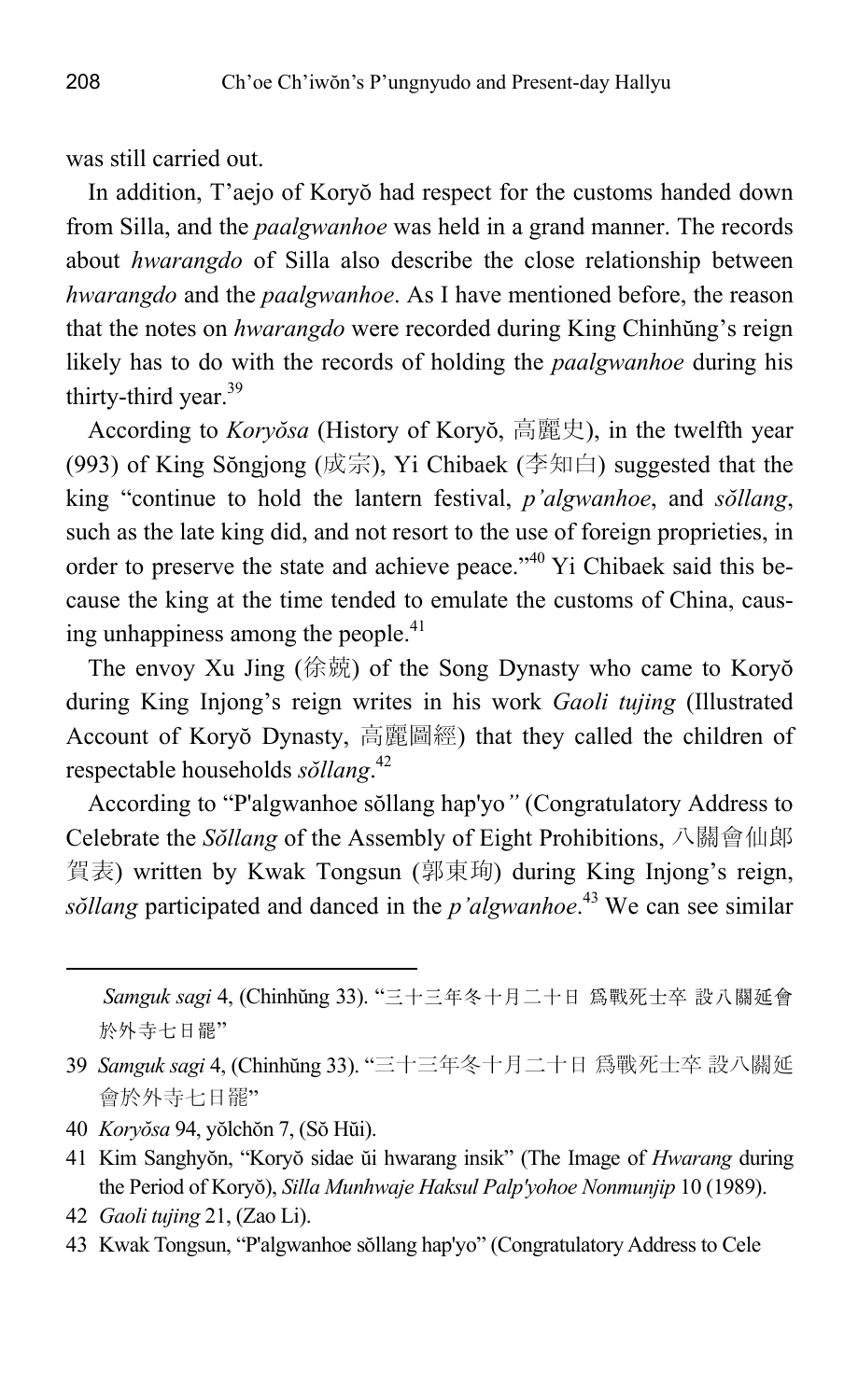examples in instructions issued by King Ŭijong  $(\frac{1}{2} \mathbb{R}^n)$  during his twentysecond year of reign (1168).

Ever since the time of our ancestors, we have long revered the custom of *sŏn* (*sŏnp'ung*). Recently, *p'algwanhoe* of both Kaegyŏng and Sŏgyŏng (兩 京) are increasingly unobservant of formalities and deteriorating in tradition. From now on, for the *p'algwanhoe*, select those who are *yangban* with sufficient household assets, and designate them as *sŏn'ga* (households of *sŏllang*) in advance. Proceed according to the old customs so that the people and the heavens will all delight.<sup>44</sup>

The Koryŏ court honored *sŏnp'ung* and had *sŏllang* participate in *p'algwanhoe*, but this account shows that it was decreasing in decorum and traditional formalities. Also, it appears that although there was a desire to better observe proprieties, the emphasis was less on delighting the people and the heavens than on its recreational aspects.

Yi Kyubo (李奎報, 1168-1241) also understood *sŏnp'ung* as a unique culture of Silla which had not existed during the Zhou and Han or the Tang and Song periods. His book, *Tongguk Isanggukchip* (Collected Works of Yi Kyubo, 東國李相國集), writes that the virtuous monk Konggong (空空上人) Kyŏngjo (景照) adored Pak Sonyŏn (朴少年), who had the looks of a *sŏllang*. 45

There are records on *kuksŏn* and *sŏllang* during the latter half of Koryŏ as well. The *History of Koryŏ* writes that Minjŏk 閔頔 became a *kuksŏn* during the reign of King Ch'ungnyŏl (忠烈王, r. 1275-1308).

According to the custom, the youth were to follow the guidance of the monks to learn to read and write. Those with beautiful features were venerated by all monks and were called *sŏllang*, and hundreds to thousands of

brate the *Sŏllang* of the Assembly of Eight Prohibitions), in *Tongmunsŏn,* book 31. 44 *Koryŏsa* 18, sega 18, (Ŭijong 22)

<sup>45</sup> *Tongguk Isanggukchip,* hujip 9. "次韻空空上人贈朴少年五十韻"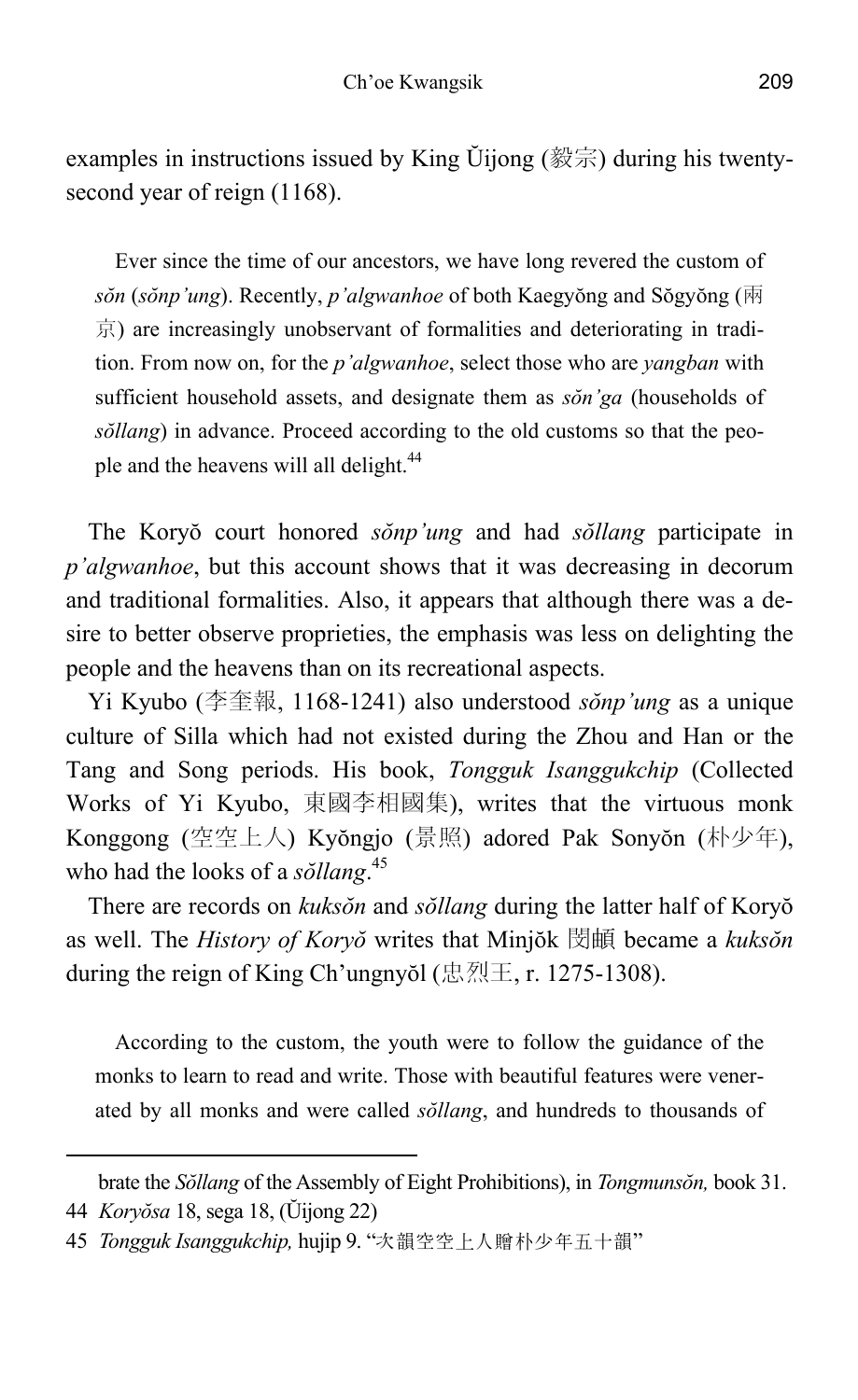followers would gather.<sup>46</sup>

This account tells us how Silla customs of *kuksŏn* and *hwarang* continued into Koryŏ. There were several attempts throughout Koryŏ to revitalize the *sŏnp'ung* of Silla, and examples of *sŏllang* participating in events do exist. However, despite such efforts, the *sŏllang* of Koryŏ appear as recreational elements such as participating in the *p'algwanhoe* as child dancers.

In Chosŏn, the *p'algwanhoe* was officially abolished. Only some of the music and dances that had been performed during the *p'algwanhoe*, such as the P'ogurak (抛毬樂) and Sasŏnmu (四仙舞), were passed on to palace ceremonies of Chosŏn. There were *chaeinch'ŏng* (office overseeing entertainers, 才人廳) in Kyŏnggi, Ch'ungch'ŏng, and Chŏllado provinces in Chosŏn; *chaeinch'ŏng* was also called *shinch'ŏng* (office overseeing shamans 神廳), *aksach'ŏng* (office overseeing musicians, 樂師廳), *kwangdaech'ŏng* (office overseeing clowns, 廣大廳), *hwarangch'ŏng* (office overseeing *hwarang,* 花郞廳). They were comprised mainly of hereditary male shamans (*mubu*), but also included *hwarang* who played shaman music, entertainers who performed acrobatics such as tightrope walking and headstands while also playing instruments, and clowns who were entertainers that sang and danced and also played instruments.<sup>47</sup>

In the article on prohibitions in the penal code (*hyŏngjŏn*) of the Updated Great Code of 1865 (*Taejŏnhoet'ong,* 大典會通),<sup>48</sup> *hwarang*, prostitutes, and shamans could not live within the gates of the capital, as it was stated that they would be punished if they abided within the city walls. Consequently, they could not enter Seoul, and instead hereditary male shaman musicians (*hwaraengi*) accompanied performances, as observed in Yangju pyŏlsandae play or Songp'a sandae play.49

<sup>46</sup> *Koryŏsa* 108, yŏlchŏn 21, (Minjŏk).

<sup>47</sup> Chŏn, *Han*'*guk ŭi chŏnt*ʻ*ong yŏnhŭi*.

<sup>48</sup> *Taejŏnhoet'ong* 5, hyŏngjŏn, kŭmje.

<sup>49</sup> Chŏn, *Han*'*guk ŭi chŏnt*ʻ*ong yŏnhŭi*.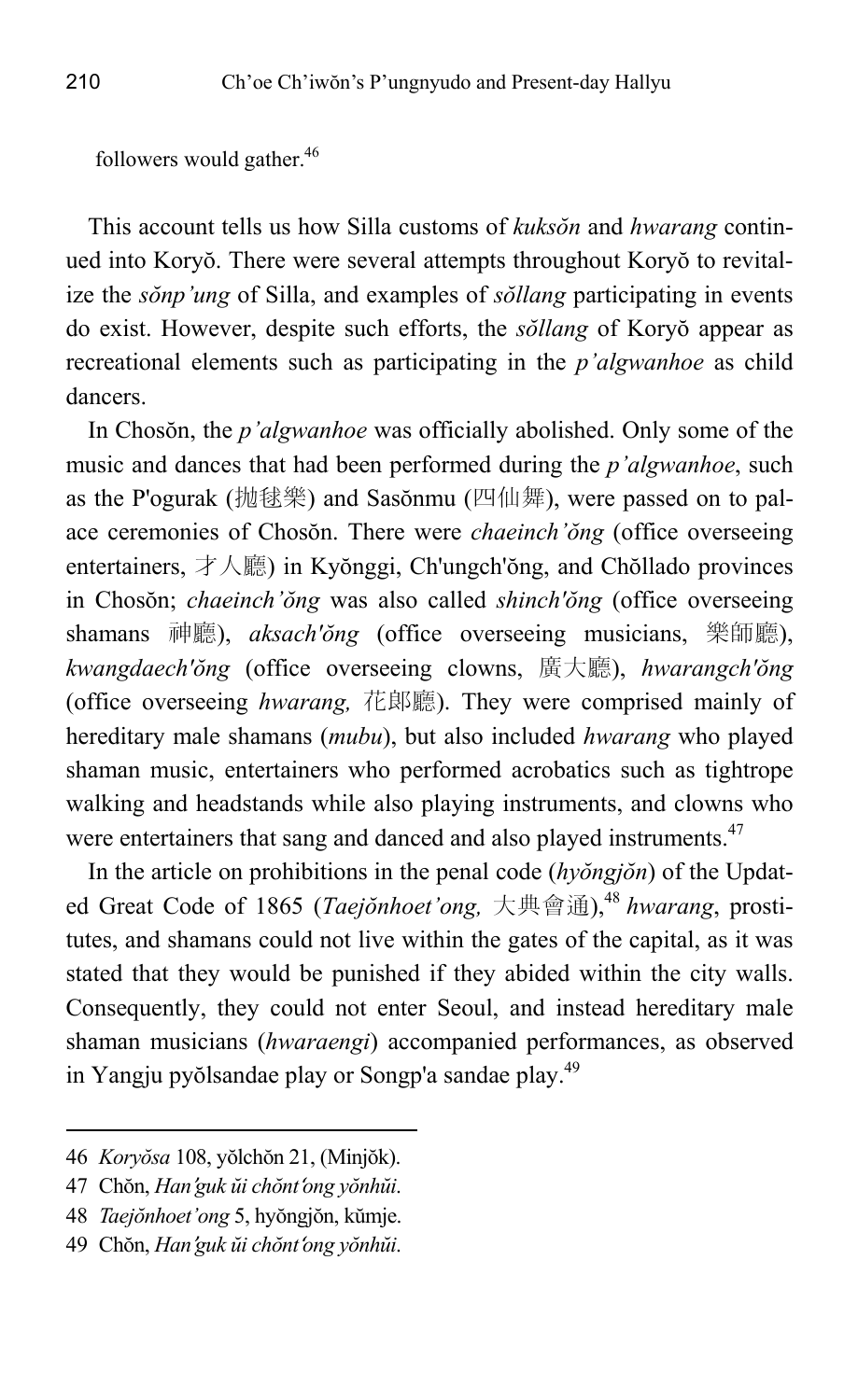Thus, a *hwarang* during the Chosŏn period was perceived as a male shaman and fell to the ranks of the eight despised social groups not unlike clowns. In Kangwŏn province, male shamans are still called *hwaraengi*. 50

On the other hand, various journal entries left by Chosŏn scholars give us a glimpse into *p'ungnyu* during Chosŏn. Yi Hŭip'yŏng's (李羲平) *Hwasŏng ilgi* (Hwasŏng Diaries, 華城日記), written during King Chŏngjo's (正祖) reign, includes references to *p'ungnyu*. 51 The *Tae p'ungnyu* (大風流) in this article refers to the way of arranging three string instruments and six wind instruments (*samhyŏn yukkak*); that the Yŏnhwadae (a type of dance originating from the Tang court) and Hangmu (crane dance) was performed with the music means that the court dance (chŏngjae) was performed. *P'ungnyu* during this period was used in association with music as the arrangement of *samhyŏn yukkak*.

Also, the writings left by Chosŏn scholars describe their indulgence in poetry, prose, music, and alcohol in their everyday lives and of traveling to scenic sites, treasuring nature, which are expressed as having *p'ungnyu*. In this sense, we might say that the tradition of Silla's *hwarang* and *kuksŏn* of enjoying the pleasures of singing and dancing together and wandering around to appreciate the mountains and rivers of continued as the *sŏnbi*'s *p'ungnyu*, whereas the tradition of refining their moral principles together did not; hence, the *p'ungnyu* of the middle ages would be more aptly described as *p'ungnyu* instead of *p'ungnyudo.* 

## *P'ungnyu* **in Contemporary Korea:** *Hallyu*

Beginning from the mid-1990s, Korean popular culture such as Korean dramas and Korean pop (hereafter K-pop) music has gained popularity in

<sup>50</sup> Korean Society for Cultural Anthropology (Han'guk Munhwa Illyu Hakhoe), *Chŏn'guk minsok chonghap pogosŏ: Kangwŏndo p'yŏn* (Comprehensive Report on National Folk Culture: Kangwŏn Province), (Munhwajae Kwalliguk, 1978).

<sup>51</sup> Yi Hŭip'yŏng, *Hwasŏng ilgi.*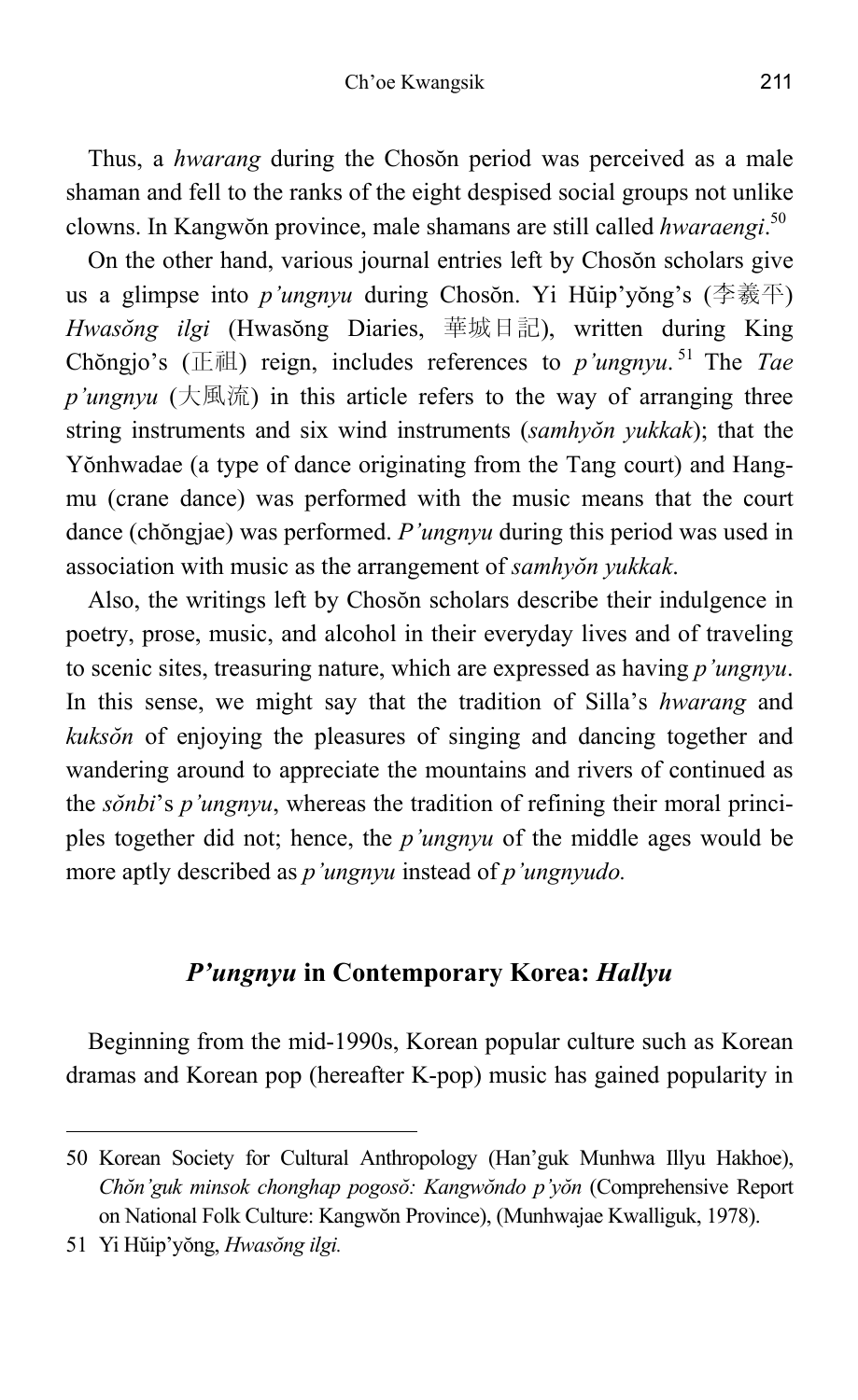many Asian countries, and since 2010, it has become sensationally popular in many places around the world including Europe and the Americas. Accordingly, there have been efforts to describe this phenomenon in terms of the enjoyment, talent, excitement, and style of Korean people and connect them with *p'ungnyu* from traditional times.

*Hallyu* started in Asia around the mid-1990s with dramas. The drama *Sarang i mwŏgillae* (What is Love) was broadcasted in 1997 by the CCTV (China Central Television) in China. After the Beijing magazine *Qingnian Bao* (China Youth Daily, 靑年報) used the term "*Hallyu"* (韓 流) in 1999, *Hallyu* has come to represent the spread of Korean culture overseas. A careful examination of this process will reveal how the flow of *Hallyu* has evolved since then.

The first stage, or "the era of *Hallyu* 1.0," is the period from the mid to late 1990s to the mid-2000s when Korean visual contents such as drama and film were popular. The second stage after this, or "the era of *Hallyu* 2.0," refers to the mid-2000s to around 2011 when the popularity of Kpop spread to France and other Western societies in addition to Asia.<sup>52</sup>

The way *Hallyu* has evolved shows that communicating through Korean culture with people not just in Asia but all around the world is no longer a foreign phenomenon. The period after 2012 can be termed "the era of *Hallyu* 3.0" in that Korean culture in general—i.e., Korean traditional culture and arts in addition to popular culture such as drama and music is increasingly appreciated by people internationally. It is not just K-pop and K-drama but K-culture, a term encompassing film, classical music, Korean language, sports (T'aekwŏndo), medicine, legislation, education, and industry, that is being accepted throughout the world.<sup>53</sup>

In this era of *Hallyu* 3.0, Korean traditional culture may well be the culture of Korea that people around the world can enjoy together. In fact,

<sup>52</sup> Ch'oe Kwangsik, *Hallyu rodu: cho*̆*nt'ong kwa hyo*̆*ndae u*̆*i ch'angjojo*̆*k yunghwa* (The Hallyu Road: The Creative Fusion of the Traditional and the Modern), (Kyŏnggido, P'aju-si: Nanam, 2013).

<sup>53</sup> Ch'oe, *Hallyu rodu: cho*̆*nt'ong kwa hyo*̆*ndae u*̆*i ch'angjojo*̆*k yunghwa*.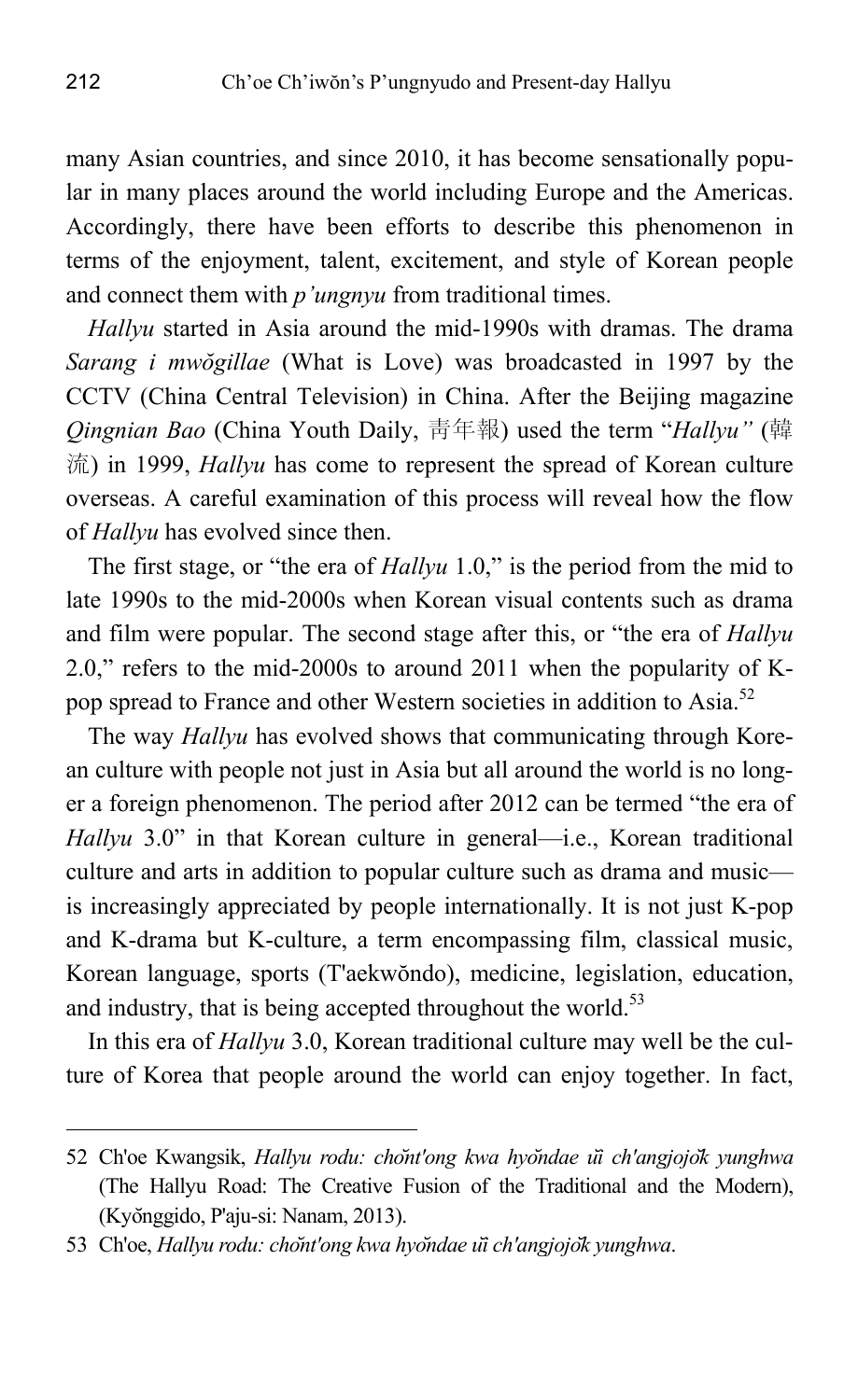even the most seemingly modern K-pop carry elements of traditional culture. In order to be a member of a girl or boy idol group, the person must be at least 10 years of age, possess attractive features, and apply makeup. This is the same criteria for selecting *wŏnhwa* and *hwarang*. They also learn to sing and dance together starting from when they are around 10 years old. The names of boy groups such as Tong Bang Shin Gi (東方神 起), G.O.D. evoke god (神); those of girl groups such as Wonder Girls and So Nyŏ Si Dae (Girls' Generation, 少女時代) evoke *wŏnhwa*.

But more importantly, these idol groups characteristically sing and dance together enthusiastically. In the West, there is a separate lead performer who sings while dancers dance in background—hence, the term backup or background dancer. However, Korean idol groups alternate between singing and dancing, distinctive in the way they perform singing and dancing together. Such aspects can also be found in the rituals for worshipping the heavens of the Korean people. In *Dongyi chuan* (Volume of the Eastern Barbarians, 東夷傳) of *Weizhi* (Book of Wei, 魏志) of *Sanguo zhi* (Records of the Three Kingdoms,  $\equiv$ 國志),<sup>54</sup> there are records of *yŏnggo* (迎鼓) of Puyŏ (夫餘), *tongmaeng* (東盟) of Koguryŏ, *much'ŏn* (舞天) of Tongye (東濊), and rituals for worshipping the heavens of the Three Han Kingdoms. Although when and how such rituals were performed differed depending on the state, they commonly involved the form of a large statewide festival of eating, drinking, singing, and dancing for several days in succession. In particular, records of men and women singing and dancing in groups tell us of the tradition of group dancing as well as dancing and singing together. Pop music came from the West, but K-pop differs from Western pop music in that the performers dance in groups and sing and dance together without separating the two, a characteristic evident in these records. Note that the section on Soktok in Ch'oe Ch'iwŏn's *Hyangak chabyŏng* also refers to group dancing and jump dancing, as mentioned before.

Records of the Three Han Kingdoms also include detailed descriptions

<sup>54</sup> *Sanguo zhi*, Weizhi, Dongyi chuan.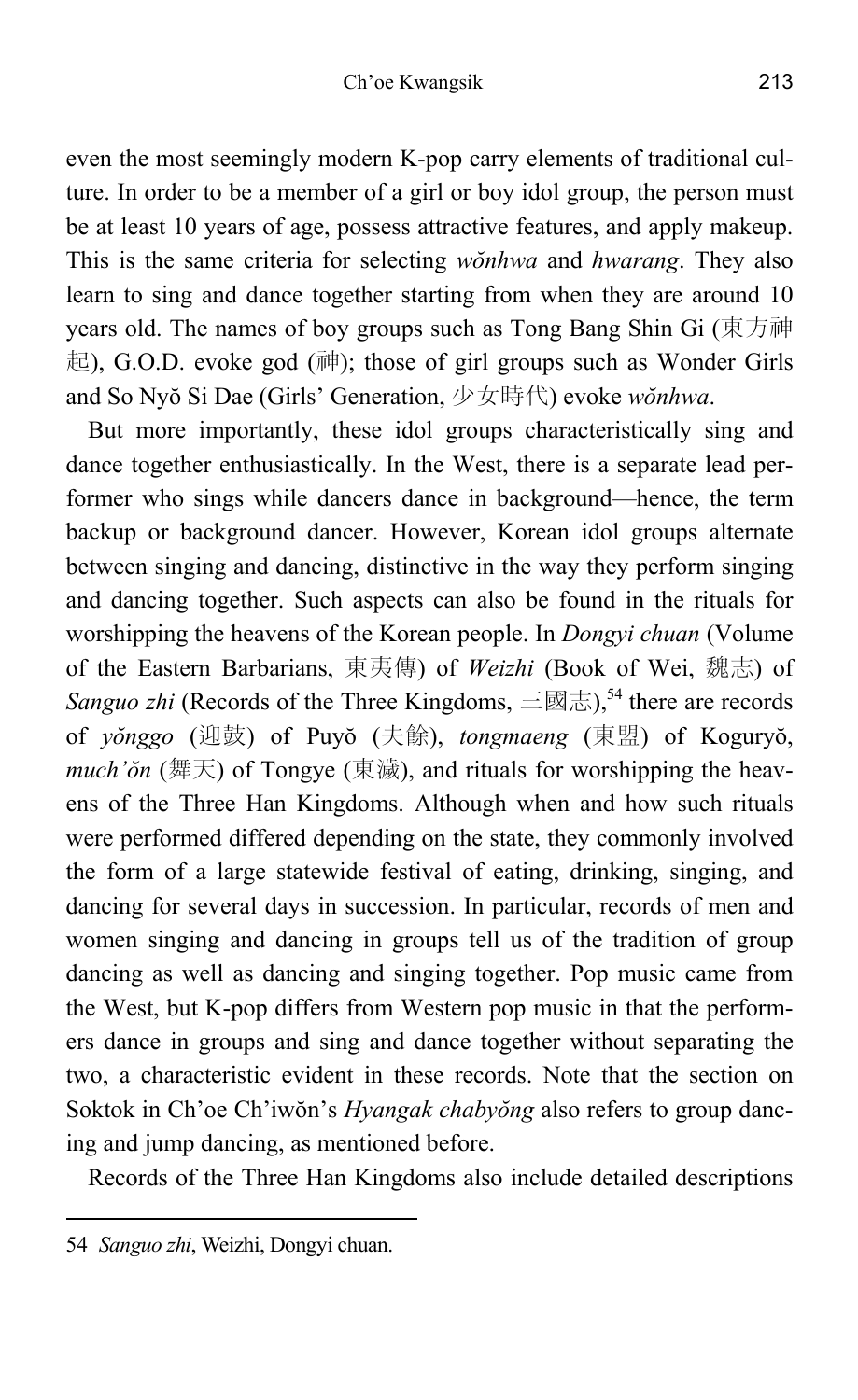of how people danced.<sup>55</sup> They tell us how dozens of people followed each other's lead, stepping on the ground, bending down then raising their bodies up, touching their feet with their hands. Such accounts of singing and dancing together as a group and the descriptions of the dance during which hands and legs meet or of stamping and jumping in place recall the group dancing and jumping of idol groups we are familiar with. For ancient people, having one's hands and feet come into contact meant that the heaven and the earth were meeting. The Chinese characters in the word *tomu* (jump dancing, 跳舞) is shaped as the image of a person jumping to connect the heaven and the earth, from which the character  $mu(\mathcal{H})$ derives. This jump dancing is the most important characteristic of K-pop, and the audience watching it starts to move their shoulders up and down, finally putting their arms around each other's' shoulders and jumping, almost reaching a state of ecstasy. Psy's "Gangnam Style" is the maximization of this jump dancing. It is a form of singing and dancing that was loved by people around the world. Although "Gangnam Style" is a song, people remember only the "horse dance" without really understanding the lyrics.

A while ago, there was a story in the news about how Korean indie bands had put on a good performance during a North American rock festival and were well-received by the people there. During the interview of a musician of the Korean indie band, he said that the way Americans danced and enjoyed themselves like Asians seemed to imply the fact that despite rock music having come from America, it felt Korean when played by Koreans. Until now, our common perception of traditional culture was as something unfamiliar and irrelevant to us living in the present-day and difficult for people around the world to appreciate. But as the example of K-pop demonstrates, it is evident that traditional culture of

<sup>55</sup> *Sanguo zhi*, Weizhi, Dongyi chuan, Han chuan. "常以五月下種訖 祭鬼神 群聚歌舞 飮酒晝夜歌舞無休 其舞 數十人俱起相隨 踏地低昂 手足相應 節奏有似鐸舞 十月農 功畢 亦復如之"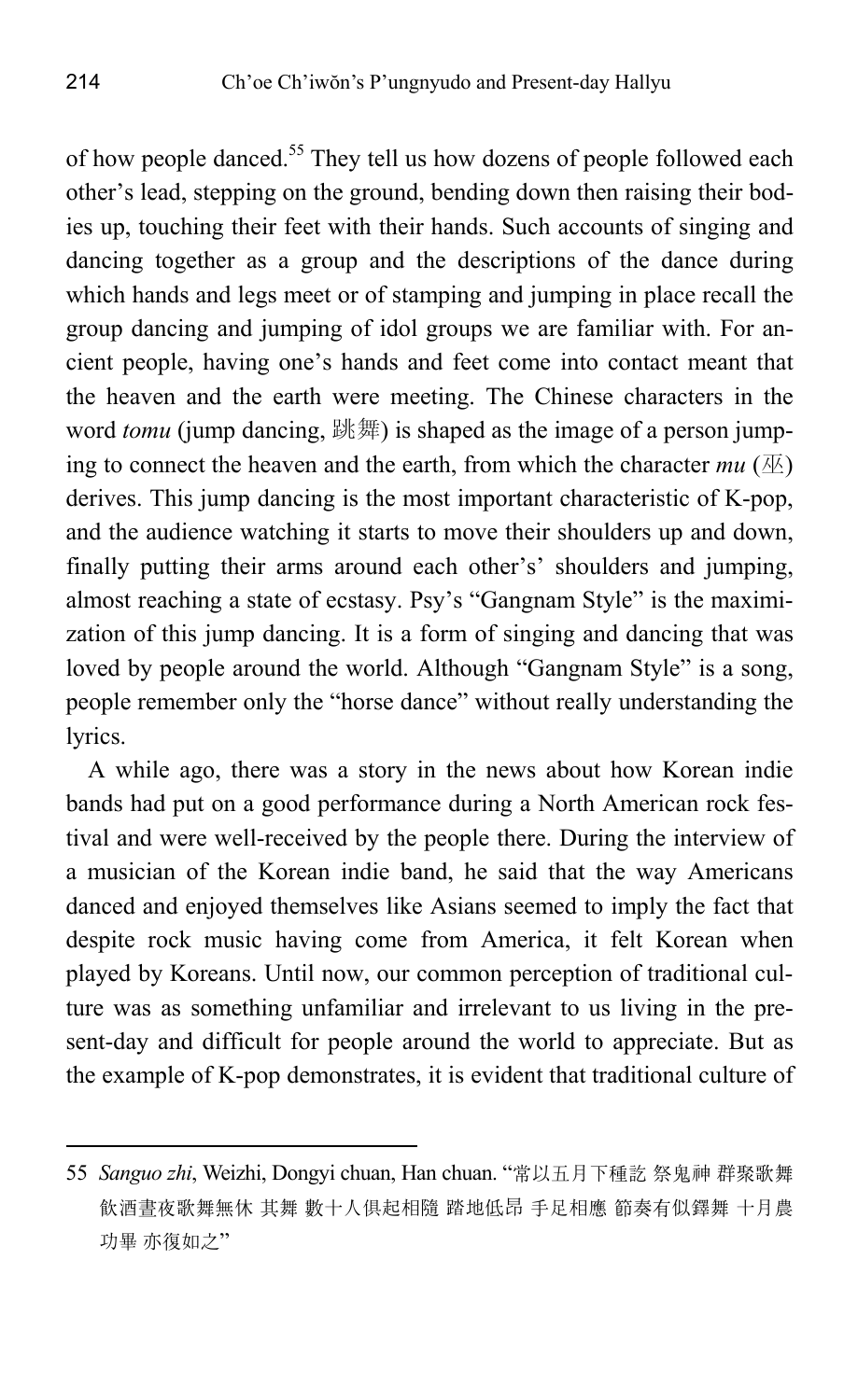Korea still exists within many realms, even as we are unaware of it.<sup>56</sup>

Cho Chihun once said, "Tradition is the material and the means to create anew; tradition is the subject and the value of creation."<sup>57</sup> This goes for *Hallyu* as well. For Korean culture to be shared all around the world, it needs to possess both particularity and universality. Such originality does not suddenly appear; it must be sought from tradition to create modern values. In this sense, one of our tasks would be to revive the open and accepting principle of the *p'ungnyudo* mentioned in Ch'oe Ch'iwŏn's *Nallangbisŏ* in its incorporation of foreign religions based on native beliefs. That the performers of a dance originating from China could be comparable to the best performer of China, as written in *Hyangak chabyŏng*, calls into mind the K-pop idol groups, who are just as entertaining as the best performers in western countries.

In the way Korea has conversed with many countries and civilizations including China by way of the Silk Road during the premodern ages, the task today is to continue the exchange of culture with many countries through *Hallyu*.

## **Conclusion**

*P'ungnyudo*, originating from the ancient times, was based on a belief in the heavens and native beliefs, but it was also open to and accepting of the teachings of foreign religions such as Confucianism, Buddhism, and Daoism. In the process of teaching this to and transforming the people, it became the central principle of ancient Korea. The *hwarang* and *kuksŏn*, who modeled themselves on this guiding ideology, were the leading forces of Silla and the key figures in the unification of the three kingdoms of

<sup>56</sup> Ch'oe Kwangsik, *Silk'u*̆ *rodu*̆ *wa Han'guk munhwa* (The Silk Road and Korean Culture), (Kyŏnggido P'aju: Nanam, 2013).

<sup>57</sup> Cho Chihun, *Han'guk munhwasa sŏsŏl* (Introduction to the History of Korean Culture), (Seoul: T'amgudang, 1964).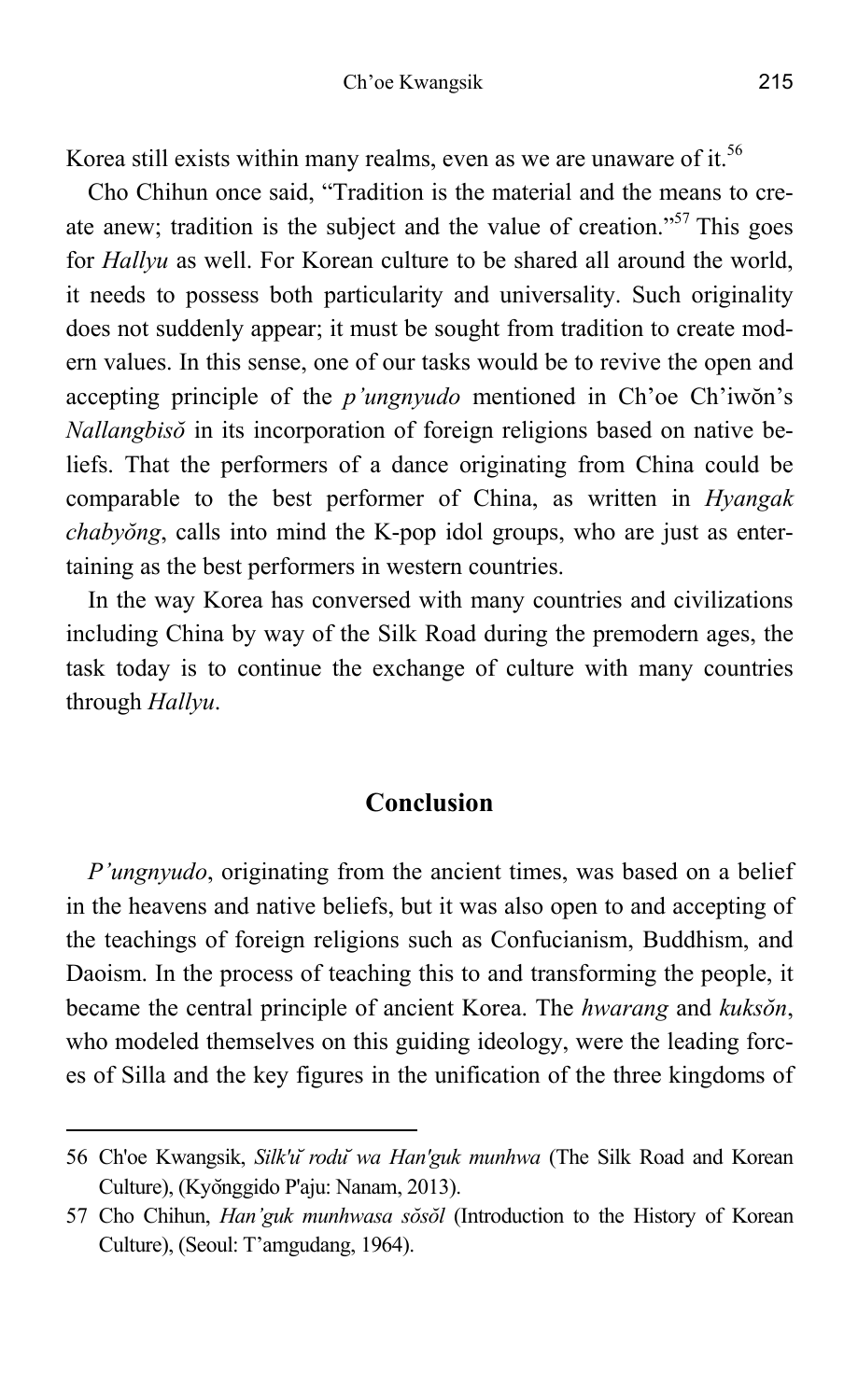Silla, Koguryŏ, and Paekche. During the later years of Silla, however, they underwent some changes. In Koryŏ, there were efforts to revitalize *sŏnp'ung*; however, only the recreational aspects were emphasized. It continued as the *p'ungnyu* of music and poetic music of the *sŏnbi* in Chosŏn, with *hwarang* deteriorating into one of the eight despised social groups as a male shaman.

Since the mid-1990s, *Hallyu* in the form of Korean drama and K-pop started to garner popularity, Korean pop culture has been receiving international attention. There has been a renewed interest in Korean enjoyment, talent, and style, as well as in the traditional culture of Korea.

*P'ungnyudo*, mentioned early on by Ch'oe Ch'iwŏn in *Nallangbisŏ*, grounded itself on traditional culture while at the same time being open and accepting of foreign culture. *Hallyu* should be developed in the same way. Korea accepted culture from China and its western regions as well as from the West through the Silk Road and further developed it anew. In the same way, it will be possible to revitalize *p'ungnyudo* by being open minded and accepting of one another and maintaining a spirit of harmony and mutual prosperity.

Through *Nallangbisŏ*, Ch'oe Ch'iwŏn presented *p'ungnyu* and the possibility of harmony between the three teachings of Confucianism, Buddhism, and Daoism, handing down the tradition of Korean thought to his future generations. Also, by describing the songs and dances of ancient Korea in detail in *Hyangak chabyŏng*, he left with us the true form of *p'ungnyudo* that encompasses both intelligence and sensibility. Furthermore, the way he named the songs and music coming from the western regions through China *hyangak* and not *tangak* (Tang music, 唐樂), is in line with how we call pop music coming from the West K-pop.

### **References**

- 1. *Sanguo zhi* 三國志 (Records of the Three Kingdoms).
- 2. *Samguk sagi* 三國史記 (History of the Three Kingdoms).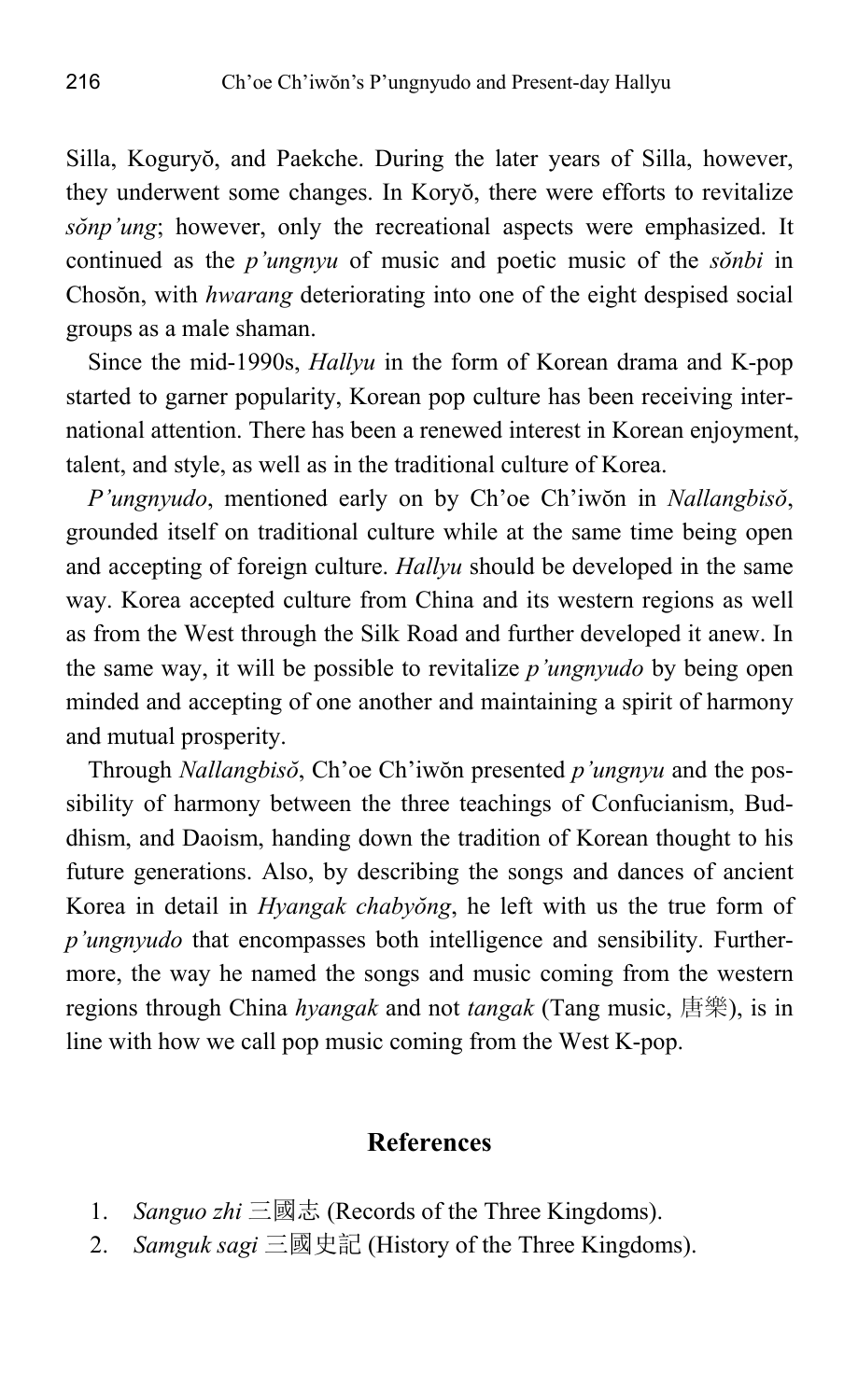- 3. *Samguk yusa* 三國遺事 (Memorabilia of the Three Kingdoms).
- 4. *Koryŏsa* 高麗史 (History of Koryŏ).
- 5. *Gaoli tujing* 高麗圖經 (Illustrated Account of Koryŏ Dynasty).
- 6. *Tongguk isanggukchip* 東國李相國集 (Collected Works of Yi Kyubo)
- 7. *P'ahanjip* 破閑集 (Collection of Writings to Breakup Idleness)
- 8. *Tongmunsŏn* 東文選 (Selections of Eastern Writing)
- 9. *Taejŏnhoet'ong* 大典會通 (Updated Great Code of 1865).
- 10. *Sŏngho sasŏl* 星湖僿說 (Essays of Sŏngho)
- 11. *Hwasŏng ilgi* 華城日記 (Hwasŏng Diaries)
- 12. Cho, Chihun. *Han'guk munhwasa sŏsŏl* (Introduction to the History of Korean Culture). Seoul: T'amgudang, 1964.
- 13. Ch'oe, Hae. Yi, Chinhan et al trans., *Yŏkchu Cholgo Ch'ŏnbaek*  (Translated and Annotated Collected Work of Ch'oe Hae). Seoul: Kyŏngin Munhwasa, 2015.
- 14. Ch'oe Kwangsik. *Kodae Han'guk ŭi kukka wa chesa* (The State and Rituals of Ancient Korea). Seoul: Han'gilsa, 1994.
- 15. \_\_\_\_\_\_\_\_\_\_\_\_\_. *Han'guk kodae ŭi t'och'ak sinang kwa pulgyo* (Native Beliefs of Ancient Korea and Buddhism). Seoul: Koryŏo-Taehakkyo Ch'ulp'anbu, 2007.
- 16. \_\_\_\_\_\_\_\_\_\_\_\_\_. *Silk'ŭ rodŭ wa Han'guk munhwa* (The Silk Road and Korean Culture). Kyŏnggido, P'aju-si: Nanam, 2013.
- 17. \_\_\_\_\_\_\_\_\_\_\_\_\_. *Hallyu rodu: chŏnt'ong kwa hyŏndae ŭi ch'angjojŏk yunghwa* (The Hallyu Road: The Creative Fusion of the Tradition and the Modern). Kyŏnggido, P'aju-si: Nanam, 2013.
- 18. Ch'oe, Namsŏn 崔南善. *Kosat'ong* 故事通 (Compilation of Old Events). Kyŏngsŏng: Samjungdang, 1943.
- 19. Chŏn, Kyŏnguk. *Han guk ŭi chŏnt ong y ŏnhŭi* (Traditional Performances of Korea). Seoul: Hakkojae, 2004.
- 20. Han'guk Hyangt'osa Yŏn'gu Chŏn'guk Hyŏb*ŭ*ihoe. *Hwarang Munhwa ŭi Sinyŏn'gu* (New Studies on Hwarang Culture). Seoul: Mundŏksa, 1996.
- 21. Iryŏn. Ch'oe, Kwangsik and Pak, Taejae trans., *Yŏkchu samguk*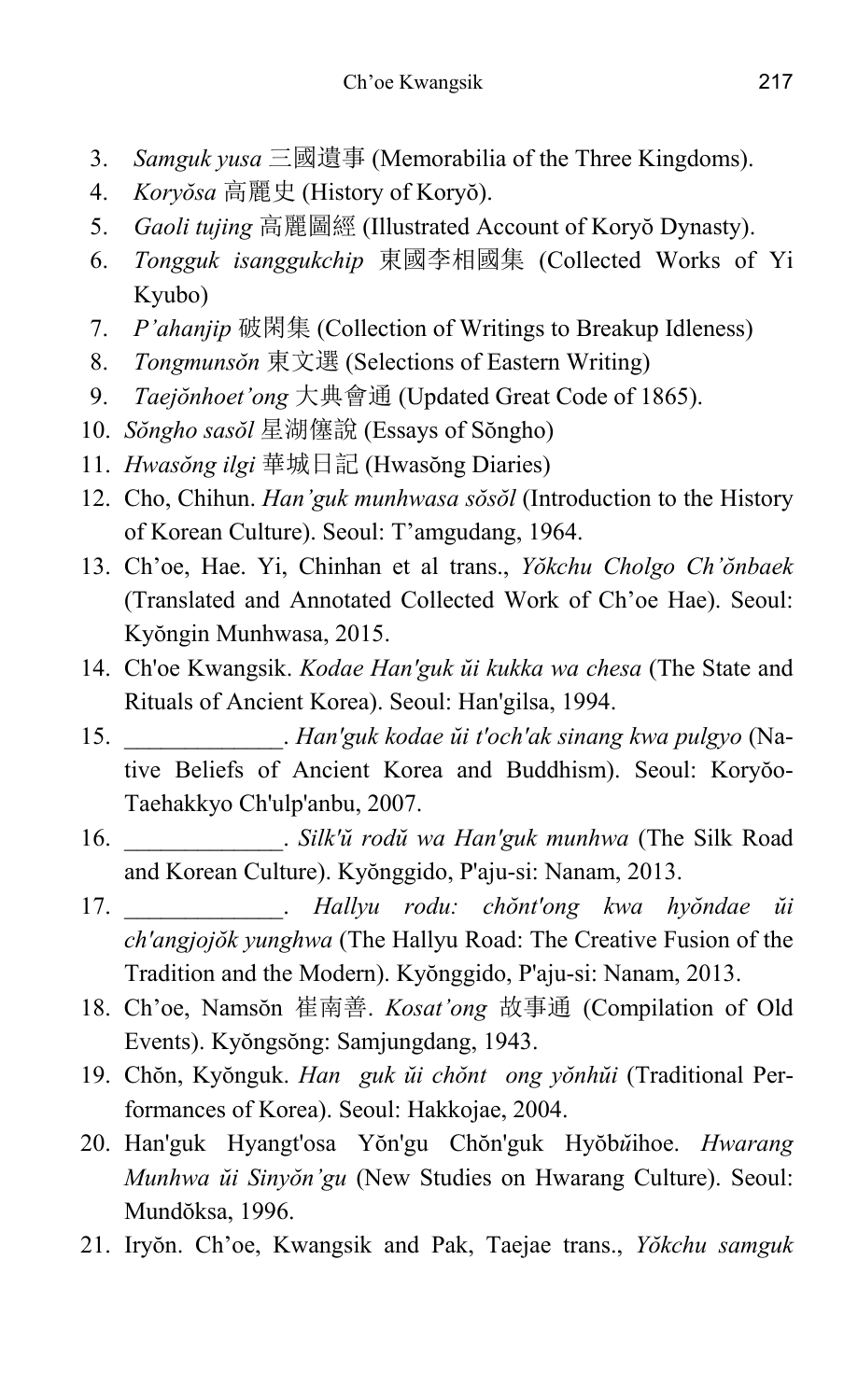*yusa* (Translated and Annotated Memorabilia of the Three Kingdoms). Seoul: Koryŏ Taehakkyo Ch'ulp'anbu, 2014.

- 22. Koun Kukche Kyoryu Saŏphoe. *Koun Ch'oe Ch'iwŏn ŭi ch'ŏrhak, chonggyo sasang* (Collection of Papers Presented at the Third Koun International Conference). Yangzhou University, 2010.
- 23. Koun Kukche Kyoryu Saŏphoe. *Koun Ch'oe Ch'iw*ŏ*n ŭi ch'ŏrhak, chonggyo sasang* (Collection of Papers Presented at the Fourth Koun International Conference). Yangzhou University, 2015.
- 24. Koun Kukche Kyoryu Saŏphoe. *Koun Ch'oe Ch'iwŏn ŭi ch'*ŏ*rhak, chonggyo sasang* (The Thoughts, Religion, and Philosophy of Koun Ch'oe Ch'iwŏn). Seoul: Musachŏl, 2010.
- 25. Mishina, Shōei 三品彰英. *Shiragi karô no kenkyû* 新羅花郞の硏究 (Study of Hwarang in Silla). Tōkyō: Sanseidō, 1943.
- 26. Pak Namsu. *Silla hwabaek chedo wa hwarangdo* (The Hwabaek System and *Hwarangdo* of Silla). Seoul: Churyusŏng, 2013.
- 27. Silla Munhwa Sŏnyanghoe. *Hwarang munhwa ŭi chaejomyŏng* (Hwarang Culture in a New Light). Kyŏngju-si: Silla Munhwa Sŏnyanghoe, 1989.
- 28. Yi, Kidong. *Silla kolp'umje sahoe wa hwarangdo* (The Bone-rank System of Silla and *Hwarangdo*). Seoul: Ilchogak, 1984.
- 29. Yi Tuhyŏn. *Han'guk yŏn'gŭksa* (The History of Theater of Korea). Seoul: Hagyŏnsa, 2000.
- 30. Yi Chinhan eds., *Yŏkju Cholgoch'ŏnbaek* (Translation and Interpretation of *Cholgoch'ŏnbaek*). Soeul: Kyŏnginmunhwasa, 2015.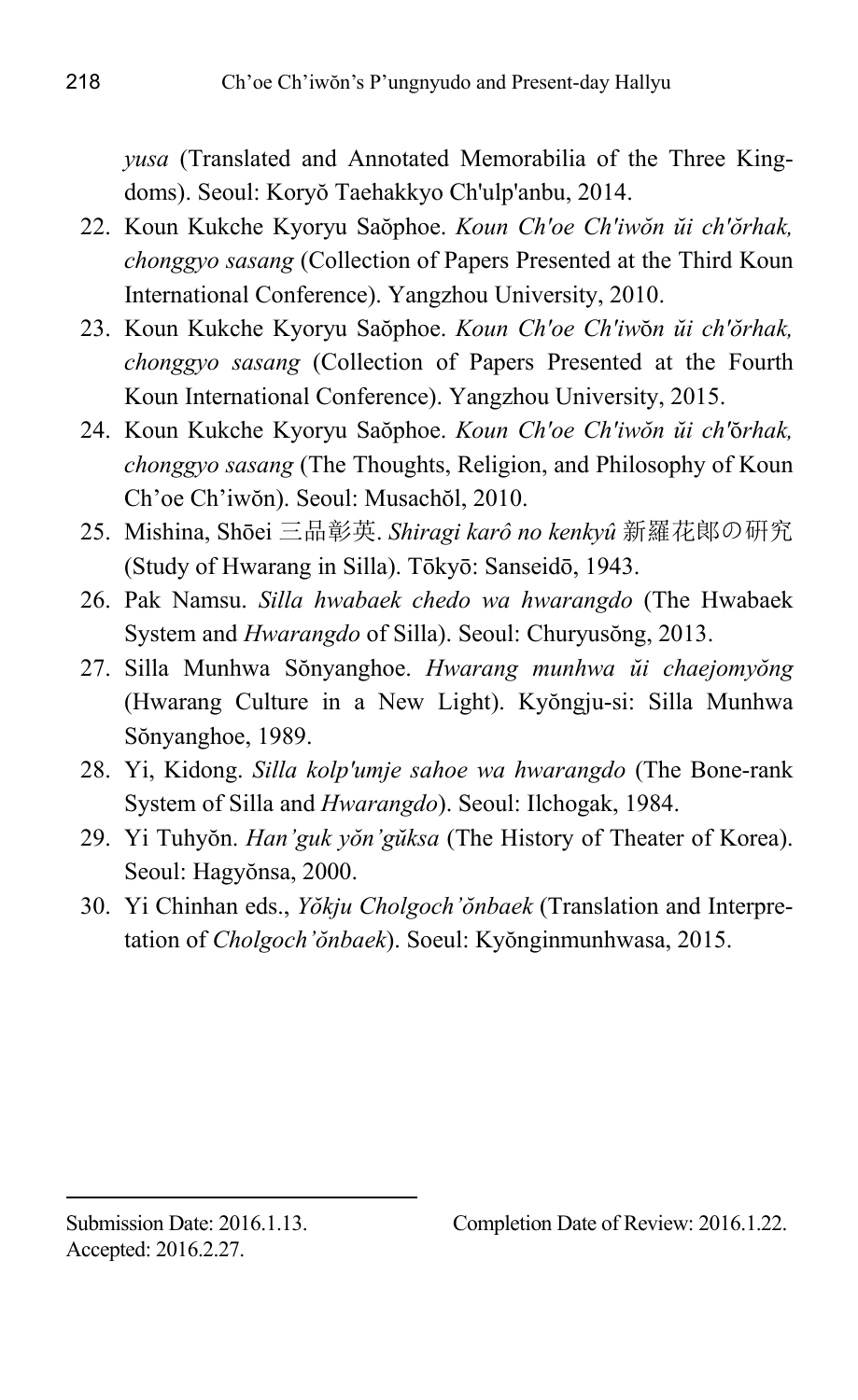# **Ch'oe Ch'iwŏn's** *P'ungnyudo* **and Present-day** *Hallyu*

### *Ch'oe Kwangsik*

*P'ungnyudo*, originating from the ancient societies, was based on belief in the heavens and native beliefs, but it was also open to and accepting of the teachings of foreign religions such as Confucianism, Buddhism, and Daoism. In the process of teaching this to and transforming the people, it became the central principle of ancient Korea. The *hwarang* and *kuksŏn*, who modeled themselves on this guiding ideology, were the leading forces of Silla and the key figures in the unification of the three kingdoms of Silla, Kokuryŏ, and Paekche. During the later years of Silla, however, they underwent some changes. In Koryŏ, there were efforts to revitalize *sŏnp'ung*; however, only the recreational aspects were emphasized. It continued as the *p'ungnyu* of music and poetic music of the *sŏnbi* in Chosŏn, with *hwarang* deteriorating into one of the eight despised social groups as a male shaman.

Since the mid-1990s as *Hallyu* such as Korean drama and K-pop started to garner popularity, Korean pop culture has been receiving international attention. There has been a renewed interest in Korean enjoyment, talent, and style, as well as in traditional culture of Korea.

*P'ungnyudo*, mentioned early on by Ch'oe Ch'iwŏn in *Nallangbisŏ*, grounded itself on traditional culture at the same time it was open and accepting towards foreign culture. *Hallyu* should be developed in the same way. Korea accepted culture from China and its western regions as well as from the West through the Silk Road and further developed it anew. In the same way, it will be possible to revitalize *p'ungnyudo* by being open minded and accepting of one another and maintaining a spirit of harmony and mutual prosperity.

**Keywords**: *P'ungnyudo*, *Hyanga*, *Hyangak*, *P'ungnyu, Hallyu*, K-pop